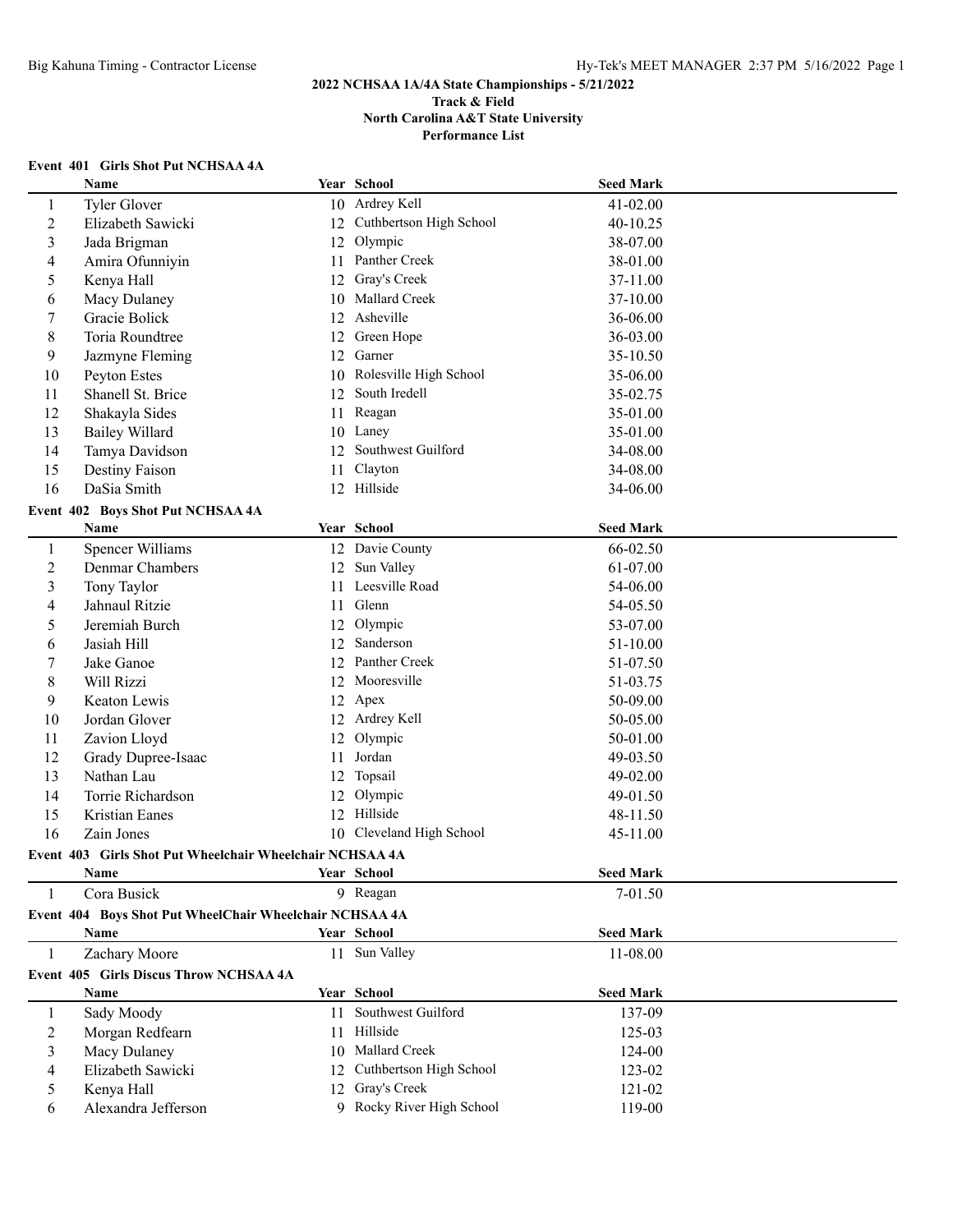#### **Track & Field North Carolina A&T State University Performance List**

#### **Event 405 ... (Girls Discus Throw NCHSAA 4A)**

|                          | Name                                                                 |    | Year School             | <b>Seed Mark</b> |  |
|--------------------------|----------------------------------------------------------------------|----|-------------------------|------------------|--|
| 7                        | Kyla Williams                                                        |    | 12 Butler               | 117-10           |  |
| 8                        | Nyelah Hakim                                                         | 12 | Olympic                 | 117-03           |  |
| 9                        | <b>Bailey Willard</b>                                                |    | 10 Laney                | 115-04           |  |
| 10                       | Natalie Brown                                                        | 9  | Weddington High School  | 114-09           |  |
| 11                       | Toria Roundtree                                                      | 12 | Green Hope              | 113-05           |  |
| 12                       | Nashiya Smart                                                        | 12 | West Forsyth            | $111 - 11$       |  |
| 13                       | Kendall Headen Ross                                                  | 9  | East Chapel Hill        | 110-05           |  |
| 14                       | Merkenzee Wells                                                      | 11 | Enloe                   | $105 - 10$       |  |
| 15                       | Christina Jones                                                      | 11 | Southeast Raleigh       | 105-03           |  |
| 16                       | Ayda Suing                                                           | 11 | Cardinal Gibbons        | 104-05           |  |
|                          | Event 406 Boys Discus Throw NCHSAA 4A                                |    |                         |                  |  |
|                          | Name                                                                 |    | Year School             | <b>Seed Mark</b> |  |
| $\mathbf{1}$             | Spencer Williams                                                     |    | 12 Davie County         | 189-02           |  |
| $\boldsymbol{2}$         | Nathan Lau                                                           |    | 12 Topsail              | 177-10           |  |
| $\mathfrak{Z}$           | Denmar Chambers                                                      | 12 | Sun Valley              | 177-00           |  |
| $\overline{\mathcal{A}}$ | Jahnaul Ritzie                                                       | 11 | Glenn                   | 166-06           |  |
| 5                        | <b>Trevor Tate</b>                                                   | 12 | Cuthbertson High School | 164-09           |  |
| 6                        | Jeremiah Burch                                                       | 12 | Olympic                 | 159-00           |  |
| 7                        | Tony Taylor                                                          | 11 | Leesville Road          | 152-02           |  |
| $\,$ 8 $\,$              | Gates Hinton                                                         | 10 | Fuquay-Varina           | 151-09           |  |
| 9                        | Omar Owens                                                           | 12 | Chapel Hill             | 151-05           |  |
| 10                       | Romeo Klaty                                                          | 11 | Cary                    | 150-01           |  |
| 11                       | <b>Tyler Ramsay</b>                                                  | 11 | D.H. Conley             | 149-09           |  |
| 12                       | Keaton Lewis                                                         |    | 12 Apex                 | 145-02.50        |  |
| 13                       | Devin Coleman                                                        |    | 11 Providence           | $142 - 10$       |  |
| 14                       | Jordan Glover                                                        | 12 | Ardrey Kell             | 142-03           |  |
| 15                       | Jeremiah Brown                                                       |    | 12 Northern Durham      | 140-01           |  |
| 16                       | Christian Rand                                                       |    | 12 North Mecklenburg    | 139-07.50        |  |
|                          |                                                                      |    |                         |                  |  |
|                          | Event 407 Girls Discus Throw WheelChair Wheelchair NCHSAA 4A<br>Name |    |                         |                  |  |
|                          |                                                                      |    | Year School             | <b>Seed Mark</b> |  |
| $\mathbf{1}$             | Cora Busick                                                          |    | 9 Reagan                | 20-05            |  |
|                          | Event 408 Boys Discus Throw WheelChair Wheelchair NCHSAA 4A          |    |                         |                  |  |
|                          | Name                                                                 |    | <b>Year School</b>      | <b>Seed Mark</b> |  |
| 1                        | Zachary Moore                                                        |    | 11 Sun Valley           | 30-02            |  |
|                          | Event 409 Girls High Jump NCHSAA 4A                                  |    |                         |                  |  |
|                          | Name                                                                 |    | Year School             | <b>Seed Mark</b> |  |
| $\mathbf{1}$             | Cheyla Scott                                                         |    | 11 Butler               | $6 - 02.00$      |  |
| $\sqrt{2}$               | Jazmine Williamson                                                   | 12 | Olympic                 | 5-08.00          |  |
| $\mathfrak{Z}$           | Kirstin Smalls                                                       | 10 | Panther Creek           | 5-04.00          |  |
| $\overline{4}$           | Aria Wegh                                                            | 10 | Marvin Ridge            | 5-04.00          |  |
| $\mathfrak s$            | Faith Spencer                                                        | 12 | Panther Creek           | 5-04.00          |  |
| 6                        | Emma Kelly                                                           | 11 | Weddington High School  | 5-02.00          |  |
| 7                        | Audrey Jenkins                                                       | 10 | Grimsley                | $5 - 02.00$      |  |
| $8\,$                    | Sadler Miller                                                        | 12 | Corinth Holders         | $5 - 02.00$      |  |
| 9                        | Jenna Barnes                                                         | 11 | A.C. Reynolds           | 5-02.00          |  |
| 10                       | Kyla Crumpler                                                        | 11 | Cardinal Gibbons        | 5-02.00          |  |
| 11                       | Eve Alexander                                                        | 12 | Chapel Hill             | $5 - 02.00$      |  |
| 12                       | Lia Anderson                                                         |    | 11 Apex Friendship      | $5 - 02.00$      |  |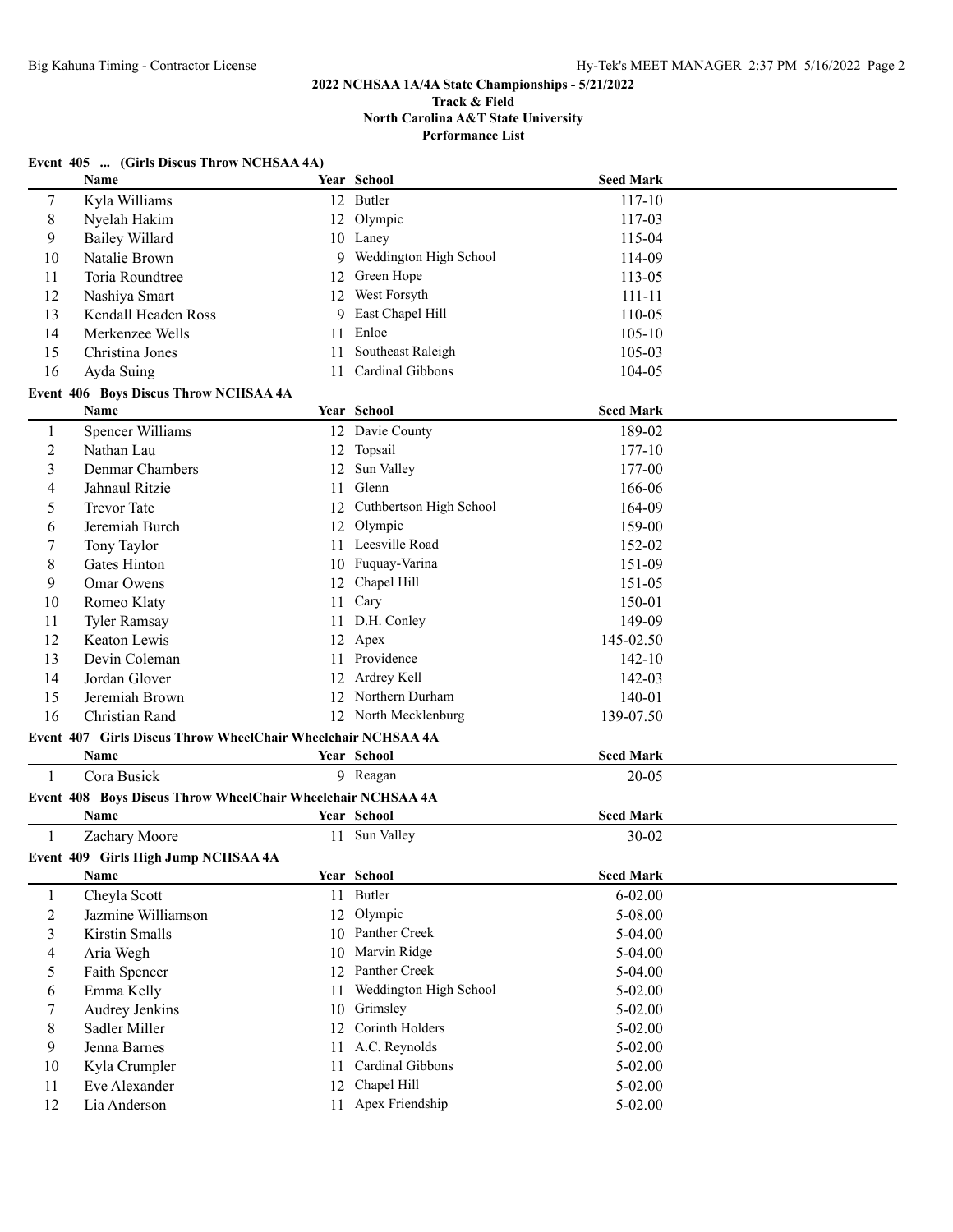|                | Event 409  (Girls High Jump NCHSAA 4A) |    |                            |                  |  |
|----------------|----------------------------------------|----|----------------------------|------------------|--|
|                | Name                                   |    | Year School                | <b>Seed Mark</b> |  |
| 13             | Layla Hooks                            |    | 12 Northern Guilford       | 5-02.00          |  |
| 14             | Kaitlyn Evans                          | 11 | Butler                     | 5-02.00          |  |
| 15             | Jordan Henderson                       | 9  | Heritage                   | 5-00.00          |  |
| 16             | Tatiyana Spencer                       | 9  | Enloe                      | $5 - 00.00$      |  |
|                | Event 410 Boys High Jump NCHSAA 4A     |    |                            |                  |  |
|                | Name                                   |    | Year School                | <b>Seed Mark</b> |  |
| 1              | Landis Fredericks                      |    | 12 Hickory Ridge           | 6-08.00          |  |
| $\overline{c}$ | Shaun Thomas                           | 11 | Pinecrest                  | $6 - 06.00$      |  |
| 3              | Javares Stanback                       | 12 | Richmond Senior            | $6 - 06.00$      |  |
| 4              | Sheldon Ulmer                          | 11 | Northwest Guilford         | $6 - 04.00$      |  |
| 5              | Kyzaiah Stone                          | 12 | Cleveland High School      | $6 - 04.00$      |  |
| 6              | Javorius Neyland                       | 12 | Wakefield                  | $6 - 02.00$      |  |
| 7              | Jordan Wolverton                       | 10 | Mount Tabor                | $6 - 02.00$      |  |
| 8              | Jackson Travis                         | 9. | Hoggard                    | $6 - 02.00$      |  |
| 9              | Xzavier Thaggard                       | 12 | Gray's Creek               | $6 - 02.00$      |  |
| 10             | Aris Joyner                            | 10 | Asheville                  | $6 - 02.00$      |  |
| 11             | Jonathan Koger                         | 11 | Reagan                     | $6 - 02.00$      |  |
| 12             | Reid Herring                           | 11 | Providence                 | $6 - 02.00$      |  |
| 13             | Rory Jones Amon Hetep                  | 11 | Rolesville High School     | $6 - 02.00$      |  |
| 14             | Zion McDuffie                          | 11 | Butler                     | $6 - 02.00$      |  |
| 15             | Meckah Mints                           | 12 | Pine Forest                | $6 - 02.00$      |  |
| 16             | Rashad McCormick                       | 11 | Hough, William A           | $6 - 02.00$      |  |
|                | Event 411 Girls Pole Vault NCHSAA 4A   |    |                            |                  |  |
|                | Name                                   |    | Year School                | <b>Seed Mark</b> |  |
| 1              | Kendall Ford                           |    | 12 Weddington High School  | 12-00.00         |  |
| $\overline{c}$ | Sonia Katahdin                         | 10 | Grimsley                   | 12-00.00         |  |
| 3              | <b>Summer Laskey</b>                   | 11 | <b>Athens Drive</b>        | 11-06.00         |  |
| 4              | Hannah Riley                           | 11 | Mount Tabor                | 11-06.00         |  |
| 5              | <b>Bailey Tart</b>                     | 11 | Northern Durham            | 11-00.00         |  |
| 6              | Ava Studney                            | 12 | Cuthbertson High School    | 11-00.00         |  |
| 7              | Lena Richardson                        | 11 | Panther Creek              | 10-06.00         |  |
| 8              | Talia McCoury                          | 12 | Providence                 | 10-00.00         |  |
| 9              | Isabella Leonard                       | 9. | Cardinal Gibbons           | 10-00.00         |  |
| 10             | Abigail Cornell                        |    | 11 Broughton               | 10-00.00         |  |
| 11             | Sarah Smith                            |    | 11 Apex                    | $9 - 06.00$      |  |
| 12             | Olivia Burroughs                       |    | 10 Watauga                 | $9 - 06.00$      |  |
| 13             | Chorley Truitt                         | 11 | Green Level                | 9-06.00          |  |
| 14             | Mollie Brinker                         | 12 | Hoggard                    | $9 - 06.00$      |  |
| 15             | <b>Briggs McCarter</b>                 | 11 | Providence                 | $9 - 00.00$      |  |
| 16             | Paiden Castelblanco                    |    | 10 Asheville               | $9 - 00.00$      |  |
|                | Event 412 Boys Pole Vault NCHSAA 4A    |    |                            |                  |  |
|                | Name                                   |    | Year School                | <b>Seed Mark</b> |  |
| 1              | Graham Gutknecht                       |    | 12 South Mecklenburg       | 14-00.00         |  |
| 2              | Carson Hegele                          |    | 12 Cuthbertson High School | 14-00.00         |  |
| 3              | Noah Rhodes                            |    | 12 Fuquay-Varina           | 14-00.00         |  |
| 4              | Jack Tan                               |    | 9 Wakefield                | 13-06.00         |  |
| 5              | Joshua Madrigal                        | 12 | Weddington High School     | 13-06.00         |  |
| 6              | Luke Holloway                          |    | 12 Leesville Road          | 13-06.00         |  |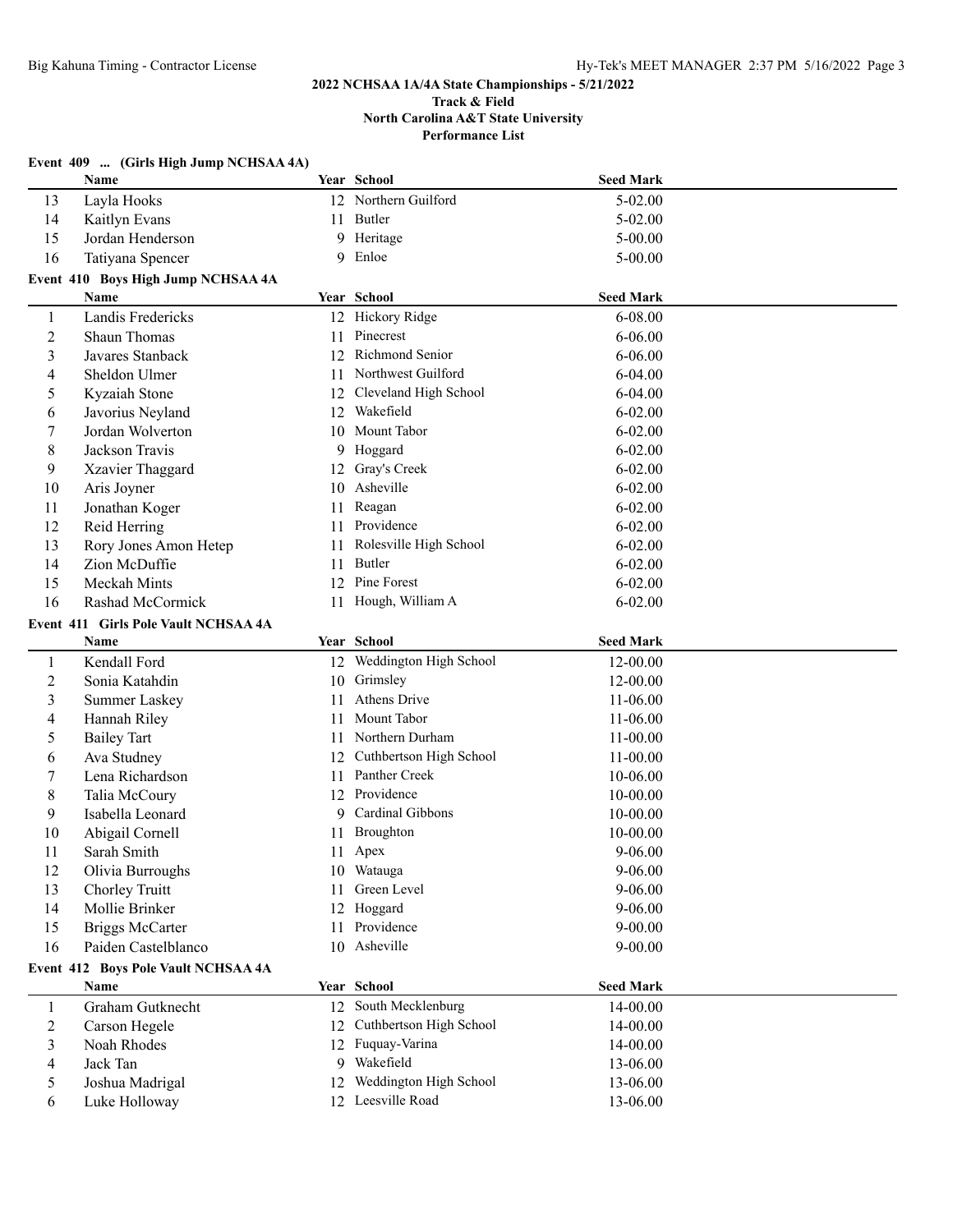#### **Event 412 ... (Boys Pole Vault NCHSAA 4A)**

|                | Name                                |    | Year School                 | <b>Seed Mark</b> |  |
|----------------|-------------------------------------|----|-----------------------------|------------------|--|
| $\tau$         | Adam Dodd                           |    | 12 Cuthbertson High School  | 13-06.00         |  |
| 8              | Drew Evans                          | 12 | Lake Norman                 | 13-06.00         |  |
| 9              | Isaac Meadows                       | 12 | Asheville                   | 13-00.00         |  |
| 10             | Henry Coatney                       | 12 | Watauga                     | 13-00.00         |  |
| 11             | Adlai Kohn                          | 12 | Asheville                   | 13-00.00         |  |
| 12             | Reagan Wise                         | 11 | Panther Creek               | 12-06.00         |  |
| 13             | Ethan Panz                          |    | 10 Hoggard                  | 12-06.00         |  |
| 14             | Ethan Villareal                     |    | 12 Apex                     | 12-00.00         |  |
| 15             | Janzen Myers                        |    | 11 Apex                     | 10-06.00         |  |
| 16             | Jack Adler                          |    | 10 East Chapel Hill         | 10-06.00         |  |
|                | Event 413 Girls Long Jump NCHSAA 4A |    |                             |                  |  |
|                | Name                                |    | Year School                 | <b>Seed Mark</b> |  |
| $\mathbf{1}$   | Cheyla Scott                        |    | 11 Butler                   | 18-07.00         |  |
| $\overline{2}$ | Ija Mumford                         |    | 12 Parkland Magnet IB       | 18-04.75         |  |
| $\mathfrak{Z}$ | Jazmine Williamson                  | 12 | Olympic                     | 18-00.00         |  |
| 4              | Jasmine Greene                      | 12 | Olympic                     | 17-09.75         |  |
| 5              | Faith Spencer                       |    | 12 Panther Creek            | 17-09.00         |  |
| 6              | Sara Maeve Klingensmith             |    | 12 East Chapel Hill         | 17-07.25         |  |
| 7              | Maeghan Wallace                     | 12 | Southern Alamance           | 17-07.00         |  |
| 8              | Lena Richardson                     |    | 11 Panther Creek            | 17-03.00         |  |
| 9              | Lauren Grose                        | 10 | Charlotte Catholic          | 17-02.75         |  |
| 10             | Nyomi Davis                         |    | 10 Wake Forest HS           | 17-02.50         |  |
| 11             | Lora Dillon                         | 12 | Cleveland High School       | 17-01.00         |  |
| 12             | Oluwanifemi Kalejaiye               | 11 | Athens Drive                | 16-11.50         |  |
| 13             | Katriel Williams                    | 12 | Marvin Ridge                | 16-11.25         |  |
| 14             | Saidee Stone                        | 11 | Cleveland High School       | 16-11.00         |  |
| 15             | Cassidy Adams                       | 10 | Marvin Ridge                | 16-07.00         |  |
| 16             | Genysis Howard                      | 11 | West Forsyth                | 16-03.25         |  |
|                | Event 414 Boys Long Jump NCHSAA 4A  |    |                             |                  |  |
|                | Name                                |    | Year School                 | <b>Seed Mark</b> |  |
| $\mathbf{1}$   | <b>Tyson Adams</b>                  | 11 | West Forsyth                | 24-04.00         |  |
| $\overline{2}$ | <b>Connor Powe</b>                  | 12 | Laney                       | 23-05.75         |  |
| 3              | Chris Brightman                     |    | 12 Panther Creek            | 23-01.25         |  |
| 4              | Jared Harrell                       |    | 12 Panther Creek            | 23-00.50         |  |
| 5              | Maverick Shotwell                   |    | 12 Cardinal Gibbons         | 22-03.25         |  |
| 6              | Rashawn Simon                       |    | 11 New Hanover              | 22-03.00         |  |
| $\tau$         | Ethan Clinkscales                   |    | 12 Panther Creek            | 22-02.00         |  |
| 8              | Jordan Reece                        |    | 12 Jordan                   | 22-00.00         |  |
| 9              | <b>Session McArthur</b>             |    | 11 Millbrook                | 21-11.00         |  |
| 10             | LeQuan Robinson                     |    | 12 Northern Guilford        | 21-09.50         |  |
| 11             | Josh Sokeye                         | 11 | Marvin Ridge                | 21-07.25         |  |
| 12             | Drew Evans                          |    | 12 Lake Norman              | 21-07.25         |  |
| 13             | Armon Wright                        | 10 | Julius Chambers High School | 21-06.00         |  |
| 14             | Justice Crawford                    | 12 | Myers Park                  | 21-02.75         |  |
| 15             | Holt Stamey                         | 12 | Hough, William A            | 20-11.00         |  |
| 16             | Jaxsen Wilkerson                    | 12 | South Caldwell              | 20-05.00         |  |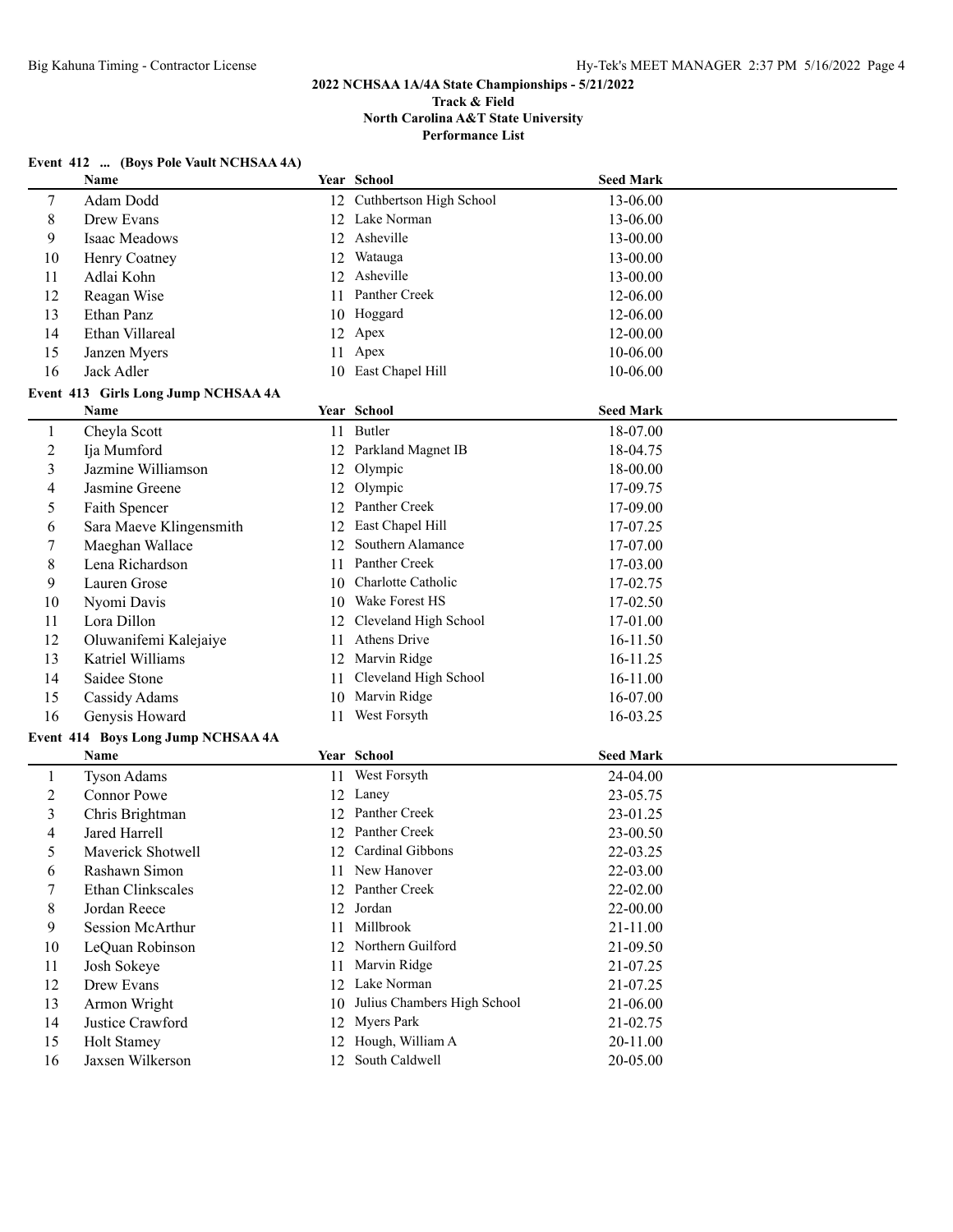# **Event 417 Girls Triple Jump NCHSAA 4A**

|                          | Name                                 |    | Year School                    | <b>Seed Mark</b> |  |
|--------------------------|--------------------------------------|----|--------------------------------|------------------|--|
| $\mathbf{1}$             | Ija Mumford                          |    | 12 Parkland Magnet IB          | 38-05.75         |  |
| $\overline{c}$           | Faith Spencer                        |    | 12 Panther Creek               | 37-05.50         |  |
| 3                        | Jasmine Greene                       |    | 12 Olympic                     | 37-02.50         |  |
| 4                        | Lena Richardson                      |    | 11 Panther Creek               | 37-01.75         |  |
| 5                        | Jayla Adams                          |    | 12 Enloe                       | 36-11.00         |  |
| 6                        | Lora Dillon                          |    | 12 Cleveland High School       | 36-11.00         |  |
| $\tau$                   | Rafaela Drake                        |    | 10 Riverside (4a)              | 36-06.75         |  |
| 8                        | Arianna Brown                        |    | 12 Mallard Creek               | 36-04.00         |  |
| 9                        | Isabelle Liu                         | 10 | Cuthbertson High School        | 36-04.00         |  |
| 10                       | Layla Hooks                          | 12 | Northern Guilford              | 36-03.25         |  |
| 11                       | Raquel Lightbourn                    | 12 | Rolesville High School         | 36-03.00         |  |
| 12                       | Exacte Kamba                         | 12 | Mallard Creek                  | 36-03.00         |  |
| 13                       | Lauren Grose                         | 10 | Charlotte Catholic             | 36-00.25         |  |
| 14                       | Deja Wells                           | 10 | Pinecrest                      | 35-07.25         |  |
| 15                       | Kayla Matthews                       | 9  | Enloe                          | 35-06.00         |  |
| 16                       | Katriel Williams                     |    | 12 Marvin Ridge                | 34-11.75         |  |
|                          | Event 418 Boys Triple Jump NCHSAA 4A |    |                                |                  |  |
|                          |                                      |    |                                |                  |  |
|                          | Name                                 |    | Year School                    | <b>Seed Mark</b> |  |
| $\mathbf{1}$             | Jared Harrell                        |    | 12 Panther Creek               | 45-06.00         |  |
| $\overline{2}$           | Jeremiah Melvin                      |    | 12 Hoke County                 | 44-03.00         |  |
| 3                        | Owen Duggan                          |    | 12 Mallard Creek               | 44-02.50         |  |
| $\overline{\mathcal{L}}$ | Christian Seibert                    | 11 | Cuthbertson High School        | 44-00.25         |  |
| 5                        | Jaxsen Wilkerson                     | 12 | South Caldwell                 | 44-00.00         |  |
| 6                        | Darius King                          | 12 | Green Level                    | 43-10.00         |  |
| 7                        | Glenn Ford                           | 12 | Marvin Ridge                   | 43-09.00         |  |
| $\,8\,$                  | Travis Harrison                      | 11 | Gray's Creek                   | 43-09.00         |  |
| 9                        | Malcolm Forbes                       | 12 | Broughton                      | 43-08.00         |  |
| 10                       | Javariante Core                      | 11 | Western Guilford               | 43-08.00         |  |
| 11                       | Gabriel Matthews                     | 11 | Enloe                          | 43-00.00         |  |
| 12                       | Jashawn Middleton                    |    | 12 Cleveland High School       | 43-00.00         |  |
| 13                       | Treyvon Birchett                     |    | 12 Mooresville                 | 42-11.50         |  |
| 14                       | Eli Theodoropoulos                   |    | 11 Hoggard                     | 42-11.00         |  |
| 15                       | Armon Wright                         |    | 10 Julius Chambers High School | 42-06.00         |  |
| 16                       | Elijah Sylvester                     |    | 11 Butler                      | 42-03.00         |  |

|   | <b>Team</b>             | Relay                  |                       | <b>Seed Time</b>       |  |
|---|-------------------------|------------------------|-----------------------|------------------------|--|
|   | Mount Tabor             | А                      |                       | 9:13.92                |  |
|   | 1) Hannah Riley 11      | 2) Thalia Soule 11     | 3) Eliza Brand 10     | 4) Katie McFerrin 10   |  |
|   | Cuthbertson High School | А                      |                       | 9:23.70                |  |
|   | 1) Lily Fierick 10      | 2) Lillian Nasta 11    | 3) Charli Montalvo 12 | 4) Charlotte Bell 10   |  |
| 3 | Cardinal Gibbons        | А                      |                       | 9:25.86                |  |
|   | 1) Hannah Rae Shaffer 9 | 2) Addy Mitchell 9     | 3) Ina Lazarczyk 9    | 4) Peyton LaNasa 10    |  |
| 4 | Marvin Ridge            | А                      |                       | 9:29.41                |  |
|   | 1) Amber Angelillo 11   | 2) Riley Basinger 12   | 3) Kayla Basinger 12  | 4) Caroline Blanton 12 |  |
|   | Olympic                 | А                      |                       | 9:33.46                |  |
|   | 1) T'Sheylah Moore 11   | 2) Sky Bleu Tyson 9    | 3) Kristen Gaines 9   | 4) Natalia Martin 11   |  |
| 6 | Weddington High School  | А                      |                       | 9:33.67                |  |
|   | 1) Emma Jones 12        | 2) Elizabeth Ritter 11 | 3) Grace Hanson 10    | 4) Emma Gandossy 12    |  |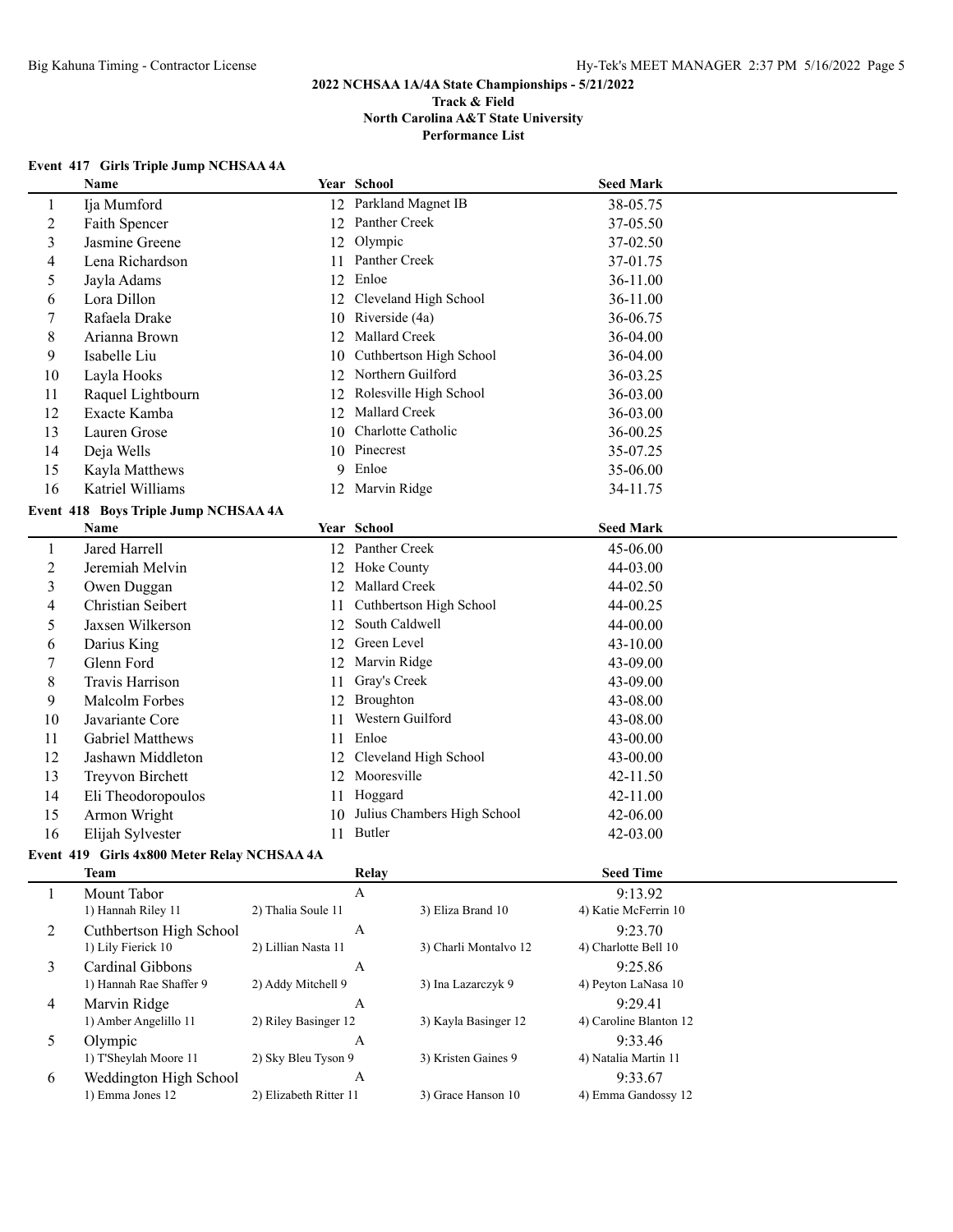**Performance List**

#### **Event 419 ... (Girls 4x800 Meter Relay NCHSAA 4A)**

|              | <b>Team</b>                                | Relay                       |                                               | <b>Seed Time</b>           |
|--------------|--------------------------------------------|-----------------------------|-----------------------------------------------|----------------------------|
| 7            | Corinth Holders                            | $\mathbf{A}$                |                                               | 9:34.26                    |
|              | 1) Caroline VanSchaick 11                  | 2) Isabelle Grimm 12        | 3) Callie Stoke 10                            | 4) Mandi Pollard 9         |
| 8            | Chapel Hill                                | A                           |                                               | 9:39.66                    |
|              | 1) Nora Daley 11                           | 2) Amelia Maughan 12        | 3) Abby Weber 12                              | 4) Claire Peng 12          |
| 9            | Hoggard                                    | A                           |                                               | 9:40.23                    |
|              | 1) Shea Hoffacker 11                       | 2) Annie Mulligan 10        | 3) Luci Hosley 10                             | 4) Savannah Moore 10       |
| 10           | Panther Creek                              | A                           |                                               | 9:40.23                    |
|              | 1) Julia Connor 12                         | 2) Taylor Crawford 10       | 3) Claire Stockman 12                         | 4) Ishi Varshney 10        |
| 11           | Hough, William A                           | A                           |                                               | 9:45.31                    |
|              | 1) Mackenzie Nesta 9                       | 2) Abby Brown 10            | 3) Reagan Rainey 9                            | 4) Lilly Walters 12        |
| 12           | Riverside (4a)                             | A                           |                                               | 9:46.57                    |
|              | 1) Ellison Deskins 11                      | 2) Tate Gasch 10            | 3) Elizabeth Healy 9                          | 4) Lucy Morris 9           |
| 13           | A.C. Reynolds                              | A                           |                                               | 9:47.39                    |
|              | 1) Evva Hamilton 9                         | 2) Ella Kepple 11           | 3) Anna Laws 12                               | 4) Mary Elizabeth Shoop 12 |
| 14           | Green Level                                | A                           |                                               | 9:48.89                    |
|              | 1) Campbell Dille 12                       | 2) Brooke Alexander 12      | 3) Kaylie Dziedzina 11                        | 4) Eliza Greengrass 10     |
| 15           | Broughton                                  | A                           |                                               | 9:49.63                    |
|              | 1) Margaret Lyon 10                        | 2) Miriam Ragsdale 10       | 3) Rowan Shannon 11                           | 4) Lillian Kane 11         |
| 16           | Ardrey Kell                                | A                           |                                               | 9:57.43                    |
|              | 1) Anna Wells 11                           | 2) Taylor Fenton 11         | 3) Julia Van Dine 12                          | 4) Caitlin Peck 12         |
|              |                                            |                             |                                               |                            |
|              | Event 420 Boys 4x800 Meter Relay NCHSAA 4A |                             |                                               |                            |
|              | <b>Team</b>                                | Relay                       |                                               | <b>Seed Time</b>           |
| $\mathbf{1}$ | Reagan                                     | $\mathbf{A}$                |                                               | 7:58.47                    |
|              | 1) Nate Hayes 12                           | 2) Garreth Fulcher 12       | 3) Jay Keeley 12                              | 4) Tate Shore 9            |
| 2            | Hoggard                                    | A                           |                                               | 7:58.93                    |
|              | 1) William Holmes 9                        | 2) Evan Pena 12             | 3) Luke Ward 12                               | 4) Andrew Wallace 12       |
| 3            | Mount Tabor                                | A                           |                                               | 7:59.82                    |
|              | 1) Davis Potter 12                         | 2) Benjamin Mills-Tarmey 10 | 3) Luke Armentrout 11                         | 4) Andrew Burrell 11       |
| 4            | Marvin Ridge                               | A                           |                                               | 8:00.83                    |
|              | 1) Kyle Barney 9                           | 2) RJ Gajan 11              | 3) Ethan Snyder 12                            | 4) Michael Keller 9        |
| 5            | Green Hope                                 | A                           |                                               | 8:01.11                    |
|              | 1) Jacob Kurak 12                          | 2) Dax Mahone 10            | 3) Sebastian Percival Shim 10 4) Andrew Vo 11 |                            |
| 6            | Mooresville                                | A                           |                                               | 8:01.66                    |
|              | 1) Tanner Smith 12                         | 2) Michael Martinez 11      | 3) Clark Kremar 11                            | 4) Noah Dunn 12            |
| 7            | Cary                                       | A                           |                                               | 8:06.78                    |
|              | 1) Marco Evans 11                          | 2) Luke Liming 10           | 3) Matthew Martin 12                          | 4) Bennett Perry 12        |
| 8            | Riverside (4a)                             | A                           |                                               | 8:07.29                    |
|              | 1) Winston Gasch 12                        | 2) Henry Haase 12           | 3) Flyn Meadows 12                            | 4) Owen Transue 11         |
| 9            | Green Level                                | A                           |                                               | 8:07.85                    |
|              | 1) Alex Fernandez 11                       | 2) Jake Lominack 9          | 3) Ocean Yang 10                              | 4) Advaith Cheruvu 11      |
| 10           | Charlotte Catholic                         | A                           |                                               | 8:09.62                    |
|              | 1) Logan Hill 10                           | 2) Lawrence Nazarian 12     | 3) AJ Painter 11                              | 4) Ian Pierce 11           |
| 11           | T.C. Roberson                              | A                           |                                               | 8:10.46                    |
|              | 1) Clay Grant 12                           | 2) Ryan Chong 11            | 3) Levi Steiner 12                            | 4) Braden Blakely 12       |
| 12           | Providence                                 | A                           |                                               | 8:10.80                    |
|              | 1) Andrew Fricano 11                       | 2) Casey Huffman 11         | 3) Jon Lakeman 12                             | 4) Harrison Monahan 10     |
| 13           | Cardinal Gibbons                           | A                           |                                               | 8:13.01                    |
|              | 1) Aidan O'Donnell 12                      | 2) Sam Howe 12              | 3) Liam O'Donnell 12                          | 4) Henry Dudeck 11         |
| 14           | Hough, William A                           | A                           |                                               | 8:15.40                    |
|              | 1) Markus Bester 10                        | 2) Tim Brown 10             | 3) Jedd Wagner 12                             | 4) Cooper Smith 12         |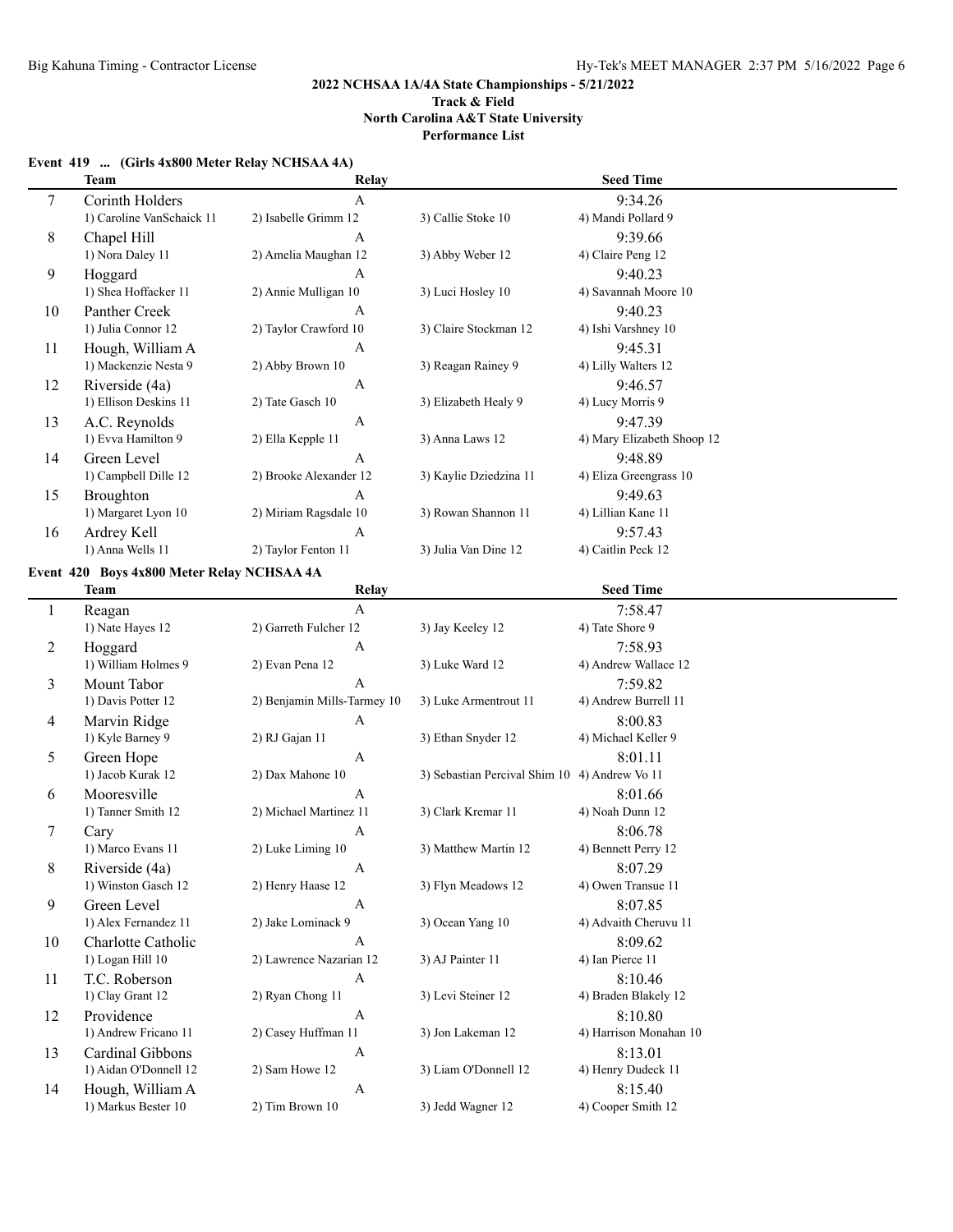#### **Track & Field North Carolina A&T State University Performance List**

|                | Event 420  (Boys 4x800 Meter Relay NCHSAA 4A)       |                     |                             |                      |  |
|----------------|-----------------------------------------------------|---------------------|-----------------------------|----------------------|--|
|                | Team                                                |                     | Relay                       | <b>Seed Time</b>     |  |
| 15             | Leesville Road                                      |                     | A                           | 8:20.55              |  |
|                | 1) Chase Harrison 10                                | 2) Kevin Bolin 12   | 3) Daniel Longrie 12        | 4) Banks Blizzard 9  |  |
| 16             | D.H. Conley                                         |                     | A                           | 8:23.95              |  |
|                | 1) Carter Adrias 12                                 | 2) Noah Anderson 12 | 3) Landen Williams 11       | 4) Garrett Miller 12 |  |
|                | Event 421 Girls 100 Meter Hurdles NCHSAA 4A Prelims |                     |                             |                      |  |
|                | Name                                                |                     | Year School                 | <b>Seed Time</b>     |  |
| 1              | Akala Garrett                                       |                     | 11 Harding University       | 13.77                |  |
| $\overline{c}$ | Taylor Mckinnon                                     |                     | 12 Cardinal Gibbons         | 14.12                |  |
| 3              | <b>Cassidy Clemens</b>                              |                     | 11 Western Guilford         | 14.48                |  |
| 4              | Makenna Barnett                                     |                     | 9 Grimsley                  | 14.51                |  |
| 5              | Katelynn Smith                                      | 11                  | Hillside                    | 14.59                |  |
| 6              | Aria Wegh                                           |                     | 10 Marvin Ridge             | 14.59                |  |
| 7              | Alexa Nestor                                        | 11                  | Green Level                 | 14.68                |  |
| 8              | Joslyn Hamilton                                     |                     | 10 Rolesville High School   | 14.69                |  |
| 9              | Jayda Lewis                                         |                     | 9 Panther Creek             | 14.90                |  |
| 10             | Summer Washington                                   |                     | 12 Rocky River High School  | 15.04                |  |
| 11             | Lena Richardson                                     |                     | 11 Panther Creek            | 15.07                |  |
| 12             | Makhiyah Pittman                                    |                     | 10 Olympic                  | 15.22                |  |
| 13             | Carmen PenaSoto                                     |                     | 10 Berry, Phillip O.        | 15.29                |  |
| 14             | <b>Riley Newkirk</b>                                | $12^{\circ}$        | Western Guilford            | 15.49                |  |
| 15             | Sophia Heskamp                                      | 11                  | Sanderson                   | 16.16                |  |
| 16             | Kaitlyn Gratz                                       | 11                  | New Bern                    | 16.20                |  |
|                | Event 422 Boys 110 Meter Hurdles NCHSAA 4A Prelims  |                     |                             |                      |  |
|                | Name                                                |                     | Year School                 | <b>Seed Time</b>     |  |
| 1              | Daunte Marshall                                     |                     | 11 A.L. Brown               | 14.50                |  |
| $\overline{c}$ | Cameron Wright                                      | 12                  | Weddington High School      | 14.55                |  |
| 3              | Xavier Branker                                      | 11                  | Ardrey Kell                 | 14.55                |  |
| 4              | <b>Brandon Benitez</b>                              |                     | 12 Porter Ridge             | 14.67                |  |
| 5              | Jadrien Bumidang                                    | 12                  | Riverside (4a)              | 14.77                |  |
| 6              | Nahjiir Seagraves                                   | 11                  | Pinecrest                   | 14.78                |  |
| 7              | Kaden Pigeon                                        | 12                  | Mooresville                 | 14.79                |  |
| 8              | Lance Garrett                                       |                     | 12 Rolesville High School   | 14.83                |  |
| 9              | Jaylen Morrow                                       | 10                  | Julius Chambers High School | 14.88                |  |
| 10             | Desmond Smith                                       |                     | 10 Hillside                 | 14.99                |  |
| 11             | Matthew Smith                                       |                     | 10 Hillside                 | 15.15                |  |
| 12             | Connor Powe                                         |                     | 12 Laney                    | 15.15                |  |
| 13             | Khairi Steadman                                     |                     | 11 Rocky River High School  | 15.44                |  |
| 14             | Timothy Richardson                                  | 11                  | Knightdale                  | 15.51                |  |
| 15             | Jackson McCoy                                       |                     | 10 Garner                   | 15.56                |  |
| 16             | Nikyan Hodge                                        |                     | 11 Olympic                  | 15.64                |  |
|                | Event 423 Girls 100 Meter Dash NCHSAA 4A Prelims    |                     |                             |                      |  |
|                | Name                                                |                     | Year School                 | <b>Seed Time</b>     |  |
| $\mathbf{1}$   | Shawnti Jackson                                     |                     | 11 Wakefield                | 11.61                |  |
| $\overline{c}$ | Nina Dominque                                       |                     | 9 Hickory Ridge             | 11.73                |  |
| 3              | Lauren Fleming                                      | 12                  | Marvin Ridge                | 11.77                |  |
| 4              | Joslyn Hamilton                                     | 10                  | Rolesville High School      | 11.81                |  |
| 5              | JaMeesia Ford                                       | 11                  | Jack Britt                  | 11.81                |  |
| 6              | Kaylyn Brown                                        | 11                  | Mallard Creek               | 11.83                |  |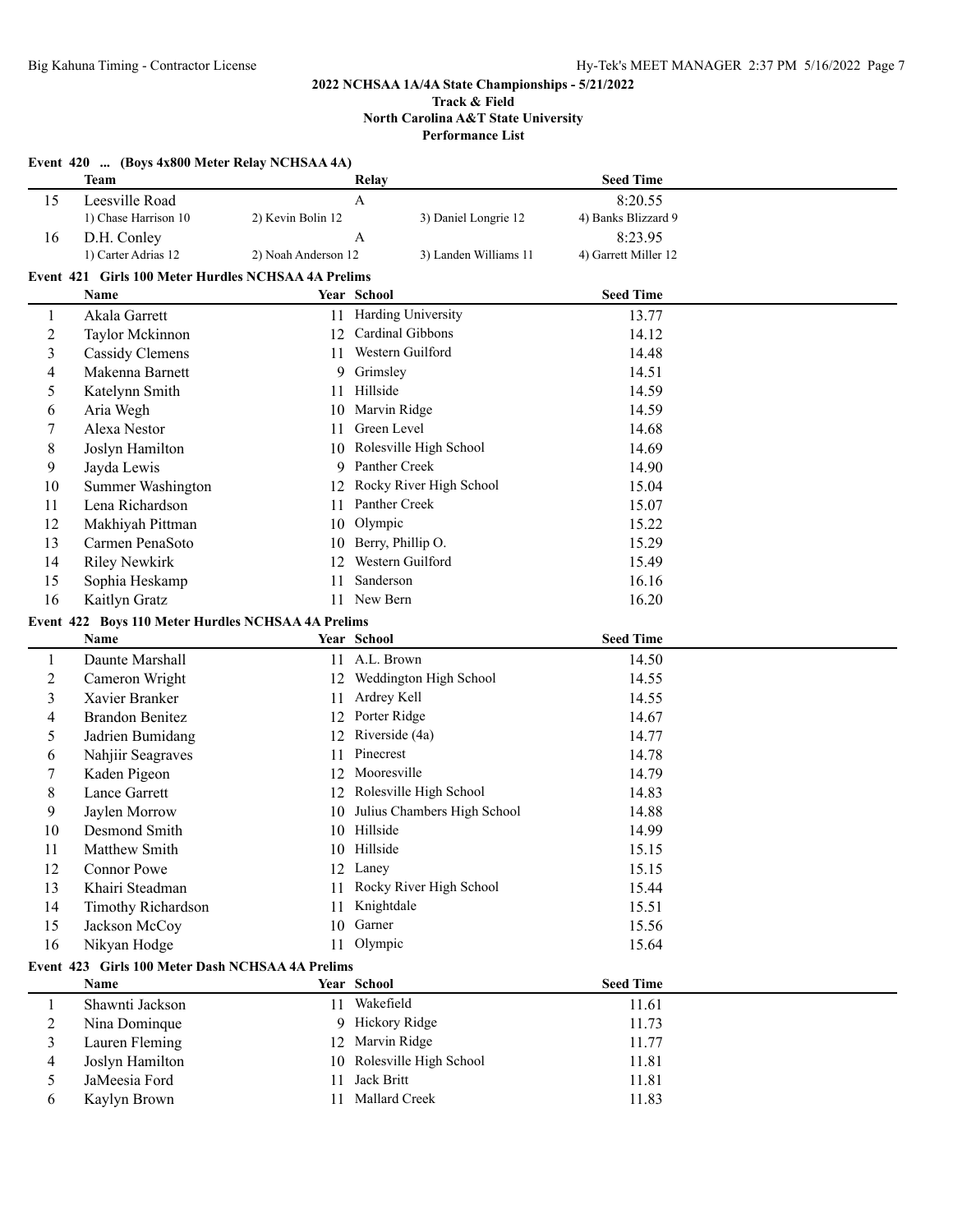#### **Track & Field North Carolina A&T State University Performance List**

|  | Event 423  (Girls 100 Meter Dash NCHSAA 4A Prelims) |
|--|-----------------------------------------------------|
|--|-----------------------------------------------------|

|                | Name                                                           |                      | Year School                 | <b>Seed Time</b>      |  |
|----------------|----------------------------------------------------------------|----------------------|-----------------------------|-----------------------|--|
| $\tau$         | Ai'yana Gray-Williams                                          | 11                   | Parkland Magnet IB          | 11.86                 |  |
| 8              | Jaidyn Ramsey                                                  |                      | 12 Rolesville High School   | 11.95                 |  |
| 9              | Ziyah Etchison                                                 | 11                   | Parkland Magnet IB          | 11.97                 |  |
| 10             | Kendall Johnson                                                | 11                   | Millbrook                   | 12.05                 |  |
| 11             | Maha'La Evans                                                  | 12                   | Southern Alamance           | 12.21                 |  |
| 12             | Tolulope Ajayi                                                 |                      | 12 Providence               | 12.25                 |  |
| 13             | Maya Love                                                      | 9                    | Independence                | 12.27                 |  |
| 14             | <b>Briana Benloss</b>                                          | 12                   | Mallard Creek               | 12.31                 |  |
| 15             | Kelly MacBride                                                 | 9                    | Panther Creek               | 12.42                 |  |
| 16             | Timira Hoggard                                                 |                      | 10 Northern Durham          | 12.53                 |  |
|                | Event 424 Boys 100 Meter Dash NCHSAA 4A Prelims                |                      |                             |                       |  |
|                | Name                                                           |                      | Year School                 | <b>Seed Time</b>      |  |
| 1              | Terrell Robinson Jr                                            |                      | 12 Mount Tabor              | 10.72                 |  |
| $\overline{2}$ | Andre Whitaker-Myart                                           |                      | 12 Northern Durham          | 10.76                 |  |
| 3              | William Tackie                                                 |                      | 11 Hillside                 | 10.79                 |  |
| 4              | Josiah Wrice                                                   |                      | 10 Butler                   | 10.83                 |  |
| 5              | quesean brown                                                  | 11                   | East Forsyth                | 10.93                 |  |
| 6              | Briannardo Johnson                                             | 11                   | Hillside                    | 10.94                 |  |
|                |                                                                | 12                   | Richmond Senior             | 10.95                 |  |
| 7              | <b>Cason Douglas</b>                                           |                      | Parkland Magnet IB          |                       |  |
| 8              | Antwan Hughes Jr                                               | 10                   |                             | 10.99                 |  |
| 9              | Caleb Kelson                                                   | 12                   | Marvin Ridge                | 11.04                 |  |
| 10             | Luke Hale                                                      |                      | 12 A.C. Reynolds            | 11.05                 |  |
| 11             | Chris Providence                                               | 11                   | Olympic                     | 11.07                 |  |
| 12             | DR McMillan                                                    |                      | 12 Leesville Road           | 11.08                 |  |
| 13             | <b>Omarion Hampton</b>                                         | 12                   | Cleveland High School       | 11.16                 |  |
| 14             | Michael Koepke                                                 |                      | 12 Ardrey Kell              | 11.17                 |  |
| 15             | Roy Enyeji                                                     |                      | 12 Knightdale               | 11.25                 |  |
| 16             | Nakhi Benjamin                                                 | 11                   | Wakefield                   | 11.27                 |  |
|                | Event 425 Girls 100 Meter Dash Wheelchair Wheelchair NCHSAA 4A |                      |                             |                       |  |
|                | Name                                                           |                      | Year School                 | <b>Seed Time</b>      |  |
| 1              | Jillian Weidner                                                |                      | 10 Wake Forest HS           | 23.23                 |  |
|                | Event 431 Girls 4x200 Meter Relay NCHSAA 4A                    |                      |                             |                       |  |
|                | <b>Team</b>                                                    |                      | Relay                       | <b>Seed Time</b>      |  |
| 1              | Hickory Ridge                                                  |                      | $\mathbf{A}$                | 1:37.03               |  |
|                | 1) Abigail Thomas 12                                           | 2) Nina Dominque 9   | 3) Jaila Woodruff 9         | 4) Aniya Woodruff 12  |  |
| 2              | Parkland Magnet IB                                             |                      |                             | 1:39.20               |  |
|                | 1) Ija Mumford 12                                              | 2) Ziyah Etchison 11 | 3) Ai'yana Gray-Williams 11 | 4) Megan Hatcher 10   |  |
| 3              | Mallard Creek                                                  |                      | $\mathbf{A}$                | 1:41.08               |  |
|                | 1) Raven Verner 12                                             | 2) Janiah Pulliam 11 | 3) Sydney Spellman 12       | 4) Rei-Ann Dean 12    |  |
| 4              | Hillside                                                       |                      | A                           | 1:42.15               |  |
|                | 1) Alajah Rogers 10                                            | 2) Noni Wise 9       | 3) Katelynn Smith 11        | 4) Maya Southerland 9 |  |
| 5              | Garner                                                         |                      | $\boldsymbol{A}$            | 1:42.26               |  |
|                | 1) Shaune' Ingraham 10                                         | 2) Laila Fuller 11   | 3) Jaida Dawes 11           | 4) Amaya Keys 11      |  |
| 6              | Marvin Ridge                                                   |                      | $\mathbf{A}$                | 1:42.43               |  |
|                | 1) Annika Gregson 11                                           | 2) Cassidy Adams 10  | 3) Natasha Simmons 10       | 4) Lauren Fleming 12  |  |
| $\tau$         | Wakefield                                                      |                      | A                           | 1:42.63               |  |
|                | 1) Ra'Keya Cofield Wade 9                                      | 2) Daijion Lee 12    | 3) Mihaly Harris 9          | 4) Daye Talley 12     |  |
| 8              | Reagan                                                         |                      | A                           | 1:42.67               |  |
|                | 1) Alexis Vaughan 10                                           | 2) Kira Lewis 12     | 3) Evangeline Saunders 10   | 4) Maia Grant 12      |  |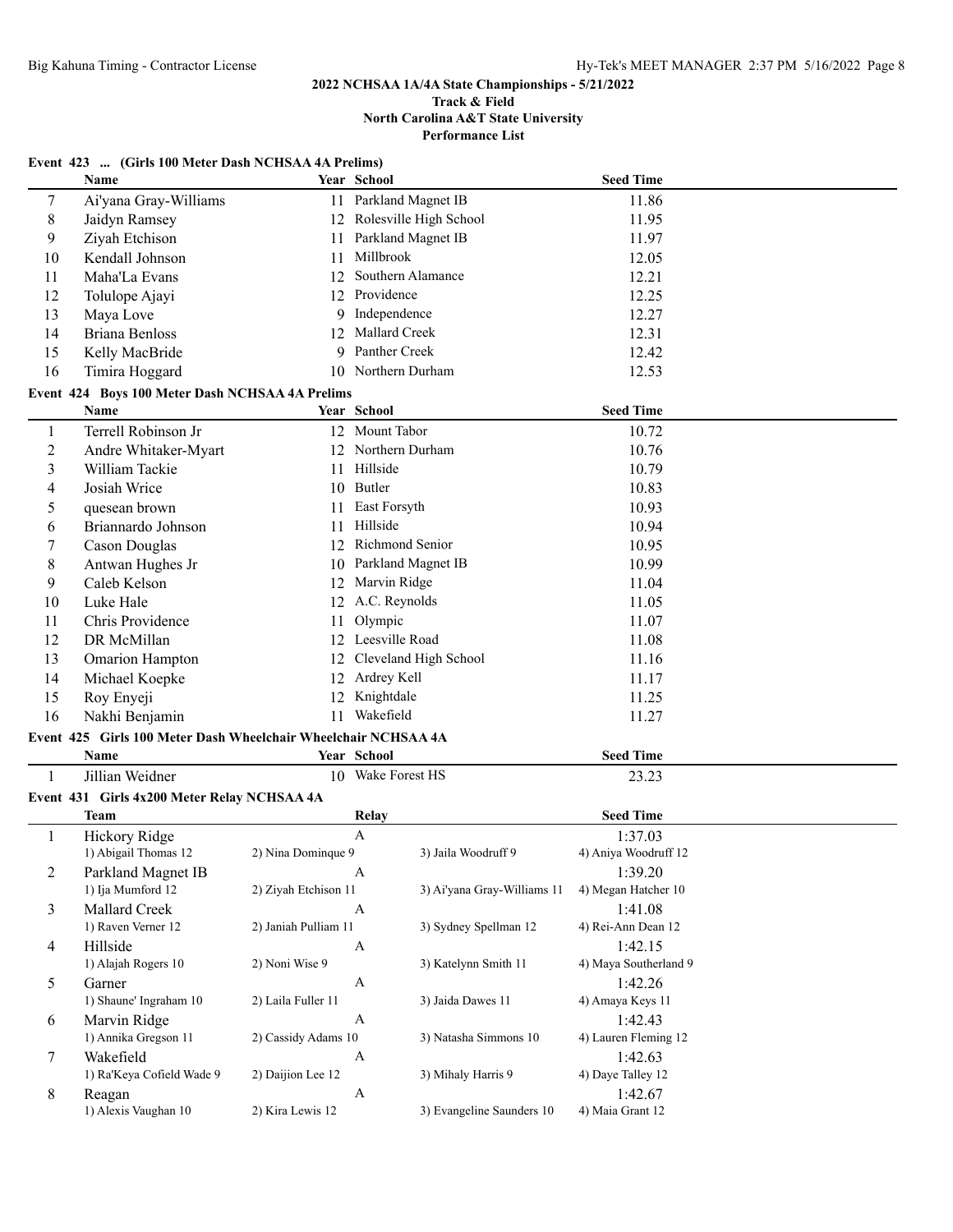#### **Event 431 ... (Girls 4x200 Meter Relay NCHSAA 4A)**

|              | <b>Team</b>                                | Relay                                    |                          | <b>Seed Time</b>                 |
|--------------|--------------------------------------------|------------------------------------------|--------------------------|----------------------------------|
| 9            | Olympic<br>1) Jasmine Greene 12            | $\mathbf{A}$<br>2) T'Sheylah Moore 11    | 3) Alana Wheeler 10      | 1:43.16<br>4) Kierra Jones 10    |
|              |                                            |                                          |                          |                                  |
| 10           | Northern Durham<br>1) Elyssia Fisher 12    | $\boldsymbol{A}$<br>2) Gabrielle Smith 9 | 3) Catherine Kiplagat 12 | 1:43.47<br>4) Timira Hoggard 10  |
| 11           | Wake Forest HS                             | A                                        |                          | 1:43.96                          |
|              | 1) Elizabeth Olu 9                         | 2) Jayla Lewis 11                        | 3) Lia Stokes 12         | 4) Nyomi Davis 10                |
| 12           | Clayton                                    | $\boldsymbol{A}$                         |                          | 1:44.35                          |
|              | 1) Chloe Trevant 10                        | 2) Selena Carlyle 11                     | 3) Taylor Hyman 11       | 4) Amilia Speller 11             |
| 13           | Rocky River High School                    | A                                        |                          | 1:44.80                          |
|              | 1) Cameron Harvell 11                      | 2) Jasmine Stokes 11                     | 3) Kemani Goode 11       | 4) Summer Washington 12          |
| 14           | Gray's Creek                               | A                                        |                          | 1:45.52                          |
|              | 1) Ja'niya Williams 11                     | 2) Katelyn Whitfield 11                  | 3) Kindal Smith 9        | 4) LaShawn Jones 9               |
| 15           | Panther Creek                              | A                                        |                          | 1:45.78                          |
|              | 1) Sydney Carpenter 11                     | 2) Avelina Doucette 9                    | 3) Elisha Aull 12        | 4) Kirstin Smalls 10             |
| 16           | <b>Myers Park</b>                          | A                                        |                          | 1:45.80                          |
|              | 1) Haley Cannady 11                        | 2) Simmons Lee 11                        | 3) Sofia Christofaro 12  | 4) Charlotte Britt 10            |
|              | Event 432 Boys 4x200 Meter Relay NCHSAA 4A |                                          |                          |                                  |
|              | <b>Team</b>                                | Relay                                    |                          | <b>Seed Time</b>                 |
| $\mathbf{1}$ | Hillside                                   | $\mathbf{A}$                             |                          | 1:26.33                          |
|              | 1) Desmond Smith 10                        | 2) Briannardo Johnson 11                 | 3) William Tackie 11     | 4) Ha'Mir Hampton 12             |
| 2            | Mount Tabor                                | A                                        |                          | 1:26.59                          |
|              | 1) Jake Koonin 12                          | 2) Lance Patterson 12                    | 3) Blake Simmons 10      | 4) Terrell Robinson Jr 12        |
| 3            | Cuthbertson High School                    | A                                        |                          | 1:26.96                          |
|              | 1) Brad Sweeter 12                         | 2) Keenan Jackson 10                     | 3) Killian Fahy 11       | 4) Reece Morgan 11               |
| 4            | Mallard Creek                              | A                                        |                          | 1:27.06                          |
|              | 1) Benjamin Black 10                       | 2) Christian Dixon 9                     | 3) Jarrell Guy 12        | 4) Jayden Lee 11                 |
| 5            | Olympic                                    | A                                        |                          | 1:27.64                          |
|              | 1) Sterling Greene 11                      | 2) Chris Providence 11                   | 3) Malachi Morrison 10   | 4) Terrell Ford 12               |
| 6            | Ardrey Kell                                | A                                        |                          | 1:28.28                          |
|              | 1) Michael Koepke 12                       | 2) Xavier Branker 11                     | 3) Jaysen Angulo 12      | 4) Jamier Moten 12               |
| 7            | Panther Creek                              | A                                        |                          | 1:28.99                          |
|              | 1) Chris Brightman 12                      | 2) Jared Harrell 12                      | 3) Ethan Clinkscales 12  | 4) Jaiden Lassiter 12            |
| 8            | Cardinal Gibbons                           | A                                        |                          | 1:29.11                          |
|              | 1) Maverick Shotwell 12                    | 2) Connor Higginbotham 11                | 3) Owen Diamond 11       | 4) Cole Carter 10                |
| 9            | Parkland Magnet IB                         | A                                        |                          | 1:29.28                          |
|              | 1) Antwan Hughes Jr 10                     | 2) Kobe Mack 9                           | 3) Jamiyo Dye 11         | 4) Justin Powell 11              |
| 10           | Julius Chambers High School                | A                                        |                          | 1:29.37                          |
|              | 1) Sean Walker 11                          | 2) Ronnie Page 11                        | 3) Jamari Broady 12      | 4) Lamarion Linton 12            |
| 11           | Millbrook                                  | $\boldsymbol{A}$                         |                          | 1:29.64                          |
|              | 1) Session McArthur 11                     | 2) Max DeAngelo 10                       | 3) Dominick DeAngelo 10  | 4) Jonathan Caldwell 11          |
| 12           | Pinecrest                                  | A                                        |                          | 1:29.71                          |
|              | 1) Jadin Baptist 10                        | 2) John Carlson 11                       | 3) Jonathan Oxendine 10  | 4) Jayden Kounkel 9              |
| 13           | Northern Guilford<br>1) Jorden Geddie 12   | $\boldsymbol{A}$<br>2) Jaton Harris 12   | 3) Ish Atkins 12         | 1:29.85<br>4) Terrell Timmons 12 |
|              | Northern Durham                            | $\boldsymbol{A}$                         |                          | 1:29.94                          |
| 14           | 1) Anthony Holden 12                       | 2) Jaeden Sanders 12                     | 3) Deshawn Wilkerson 11  | 4) Andre Whitaker-Myart 12       |
| 15           | D.H. Conley                                | $\mathbf{A}$                             |                          | 1:30.66                          |
|              | 1) Jhi McCuller 11                         | 2) Jason Herring 11                      | 3) Justin Foreman 12     | 4) Isaiah Crumpler 10            |
| 16           | Clayton                                    | A                                        |                          | 1:30.93                          |
|              | 1) Devin Wingster 12                       | 2) CJ Martin 10                          | 3) Josiah Williams 12    | 4) Jayden Blackmon 11            |
|              |                                            |                                          |                          |                                  |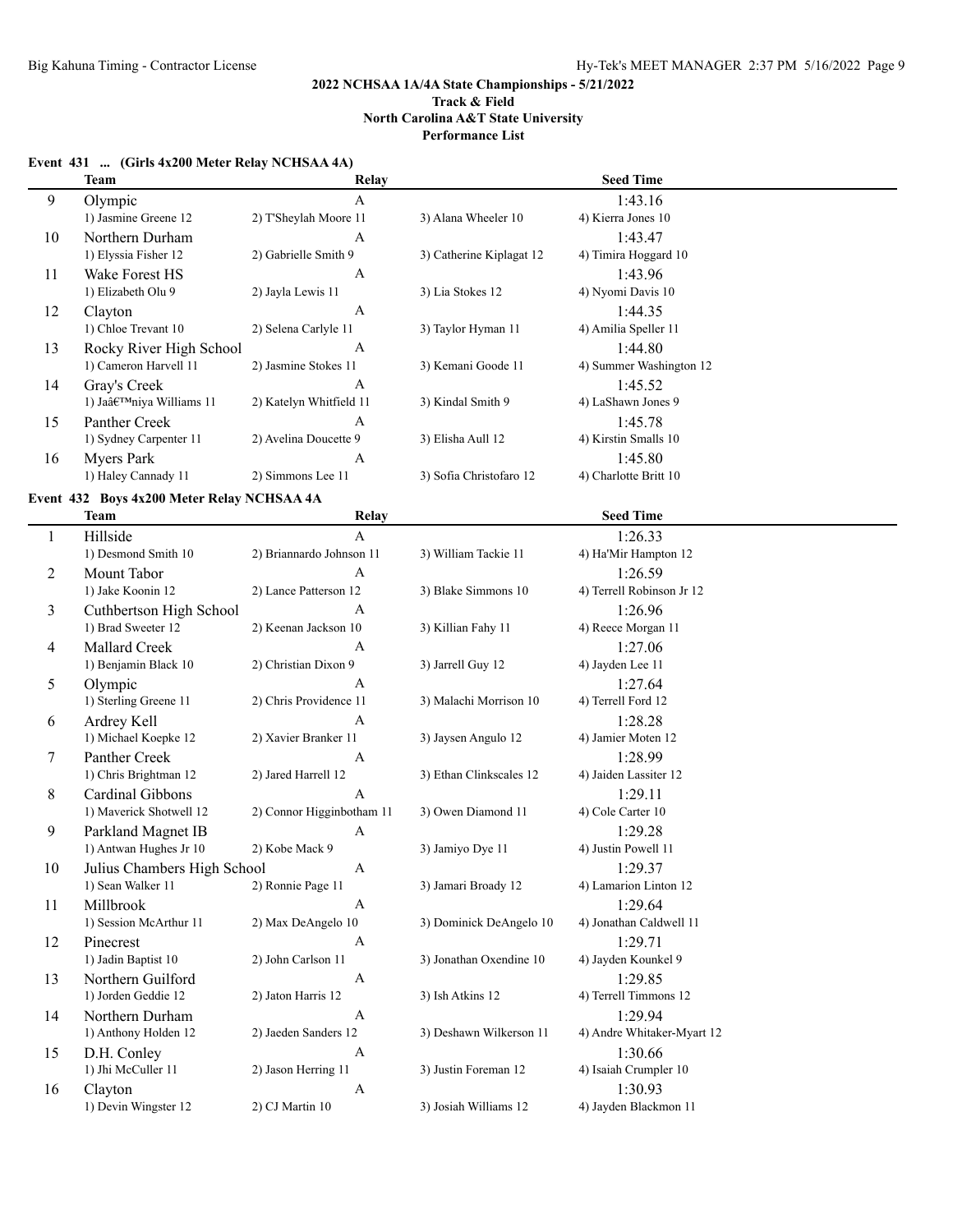# **Event 433 Girls 1600 Meter Run NCHSAA 4A**

|                | <b>Name</b>                             |    | Year School             | <b>Seed Time</b> |  |
|----------------|-----------------------------------------|----|-------------------------|------------------|--|
| 1              | Amelia Maughan                          |    | 12 Chapel Hill          | 4:54.91          |  |
| $\overline{c}$ | Maddie Huecker                          |    | 12 Lake Norman          | 4:57.50          |  |
| 3              | Sarah Mitchell                          |    | 12 Apex                 | 4:57.93          |  |
| 4              | Charlotte Bell                          | 10 | Cuthbertson High School | 4:58.95          |  |
| 5              | Justine Preisano                        | 10 | Cuthbertson High School | 4:59.30          |  |
| 6              | Stella Kermes                           | 10 | Cuthbertson High School | 5:00.16          |  |
| 7              | Olivia Bufalini                         | 11 | Laney                   | 5:01.02          |  |
| 8              | Molly Parker                            |    | 11 Hoggard              | 5:04.82          |  |
| 9              | <b>Lilly Walters</b>                    |    | 12 Hough, William A     | 5:04.99          |  |
| 10             | Reagan Rainey                           |    | 9 Hough, William A      | 5:06.79          |  |
| 11             | Natalia Martin                          | 11 | Olympic                 | 5:08.06          |  |
| 12             | Abby Weber                              | 12 | Chapel Hill             | 5:09.90          |  |
| 13             | Mary Elizabeth Shoop                    | 12 | A.C. Reynolds           | 5:11.26          |  |
| 14             | Macy Williman                           | 10 | South Garner            | 5:11.51          |  |
| 15             | Ina Lazarczyk                           | 9  | Cardinal Gibbons        | 5:11.67          |  |
| 16             | Margaret Sept                           |    | 11 East Chapel Hill     | 5:17.81          |  |
|                | Event 434 Boys 1600 Meter Run NCHSAA 4A |    |                         |                  |  |
|                |                                         |    |                         |                  |  |
|                | Name                                    |    | Year School             | <b>Seed Time</b> |  |
| $\mathbf{1}$   | Jacob Laney                             | 11 | Porter Ridge            | 4:14.02          |  |
| $\overline{c}$ | Isaac Clark                             | 12 | Weddington High School  | 4:17.73          |  |
| 3              | Logan Dingman                           | 11 | Lake Norman             | 4:18.15          |  |
| 4              | Caden Townshend                         | 11 | Weddington High School  | 4:18.35          |  |
| 5              | Patrick Gibbons                         | 12 | Ardrey Kell             | 4:19.83          |  |
| 6              | Seth Caudill                            | 11 | Asheville               | 4:20.82          |  |
| 7              | Nathan Geyer                            | 12 | D.H. Conley             | 4:21.07          |  |
| 8              | Will Venable                            | 10 | Broughton               | 4:21.40          |  |
| 9              | Zack Gilbertson                         | 11 | Pinecrest               | 4:21.94          |  |
| 10             | Noah Valyo                              | 10 | Athens Drive            | 4:22.70          |  |
| 11             | Harper Clark                            | 11 | Cleveland High School   | 4:22.83          |  |
| 12             | Alex Fernandez                          | 11 | Green Level             | 4:22.97          |  |
| 13             | Marco Evans                             | 11 | Cary                    | 4:23.21          |  |
| 14             | Luke Young                              | 11 | Green Hope              | 4:23.85          |  |
| 15             | Caleb Roesch                            | 11 | South Mecklenburg       | 4:26.61          |  |
| 16             | Ian Pierce                              | 11 | Charlotte Catholic      | 4:31.27          |  |

|   | Team                                           | Relay                            |                       | <b>Seed Time</b>               |  |
|---|------------------------------------------------|----------------------------------|-----------------------|--------------------------------|--|
|   | Hickory Ridge<br>1) Abigail Thomas 12          | А<br>2) Nina Dominque 9          | 3) Jaila Woodruff 9   | 46.43<br>4) Aniya Woodruff 12  |  |
| 2 | Parkland Magnet IB<br>1) Ija Mumford 12        | A<br>2) Ai'yana Gray-Williams 11 | 3) Ziyah Etchison 11  | 47.43<br>4) Oteria Dubose 11   |  |
| 3 | Olympic<br>1) Madison Outen 9                  | A<br>2) Jazmine Williamson 12    | 3) Alana Wheeler 10   | 48.14<br>4) Kierra Jones 10    |  |
| 4 | Marvin Ridge<br>1) Annika Gregson 11           | А<br>2) Katriel Williams 12      | 3) Aria Wegh 10       | 48.26<br>4) Lauren Fleming 12  |  |
| 5 | Rolesville High School<br>1) Akeirra Wilson 11 | A<br>2) Jaidyn Ramsey 12         | 3) Niya Pelham 11     | 48.29<br>4) Joslyn Hamilton 10 |  |
| 6 | Mallard Creek<br>1) Briana Benloss 12          | A<br>2) Raven Verner 12          | 3) Sydney Spellman 12 | 48.39<br>4) Arianna Brown 12   |  |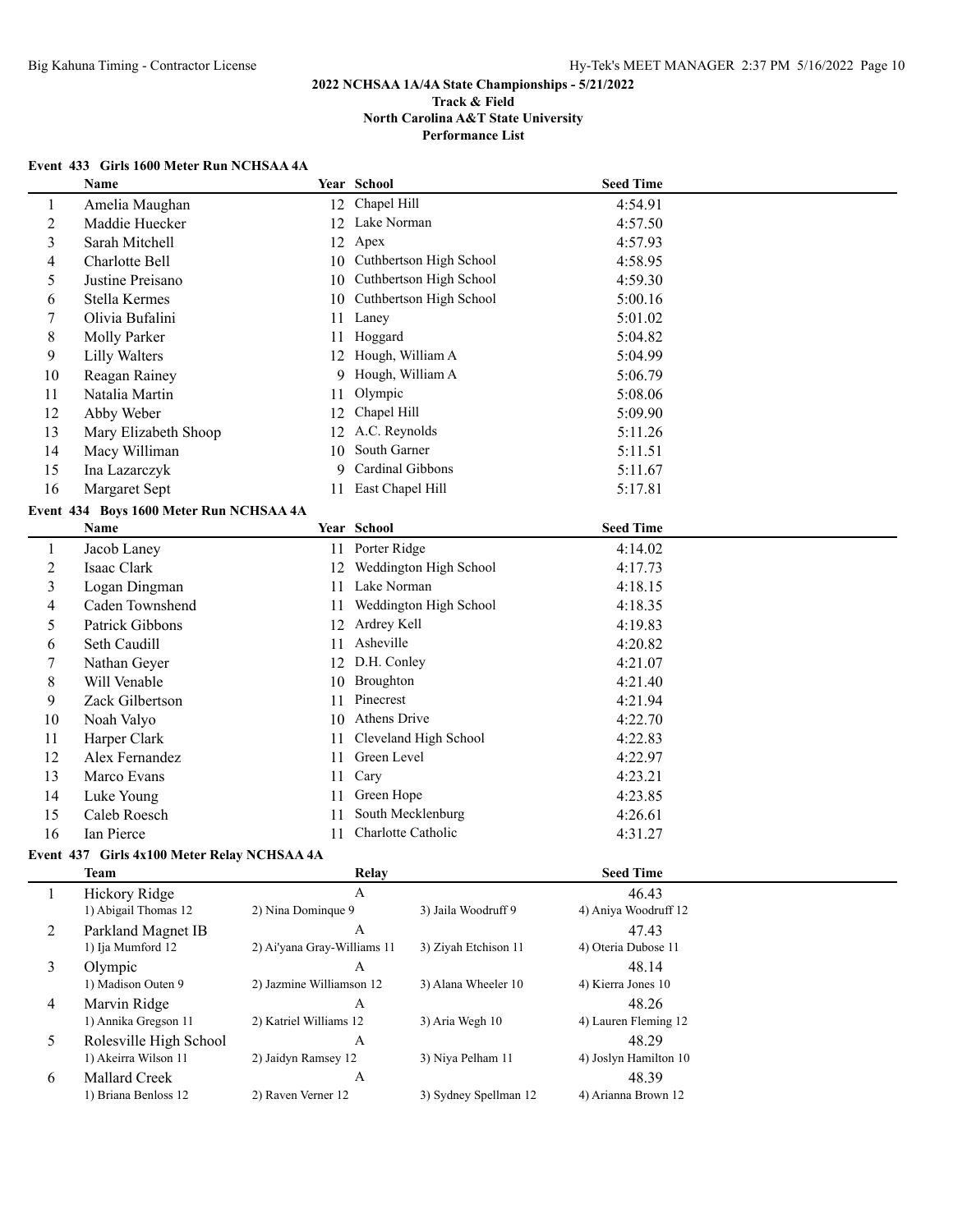**Performance List**

|  |  | Event 437  (Girls 4x100 Meter Relay NCHSAA 4A) |  |
|--|--|------------------------------------------------|--|
|--|--|------------------------------------------------|--|

|              | <b>Team</b>                                | Relay                       |                             | <b>Seed Time</b>            |
|--------------|--------------------------------------------|-----------------------------|-----------------------------|-----------------------------|
| $\tau$       | Reagan                                     | $\mathbf{A}$                |                             | 48.65                       |
|              | 1) Alexis Vaughan 10                       | 2) Kira Lewis 12            | 3) Evangeline Saunders 10   | 4) Maia Grant 12            |
| 8            | Cleveland High School                      | $\boldsymbol{A}$            |                             | 48.72                       |
|              | 1) Mia Thompson 12                         | 2) Mason Porter 11          | 3) Lora Dillon 12           | 4) Saidee Stone 11          |
| 9            | Panther Creek                              | $\boldsymbol{A}$            |                             | 48.79                       |
|              | 1) Ky Nelms 10                             | 2) Kelly MacBride 9         | 3) Jayda Lewis 9            | 4) Diamond Spencer 12       |
| 10           | South Mecklenburg                          | A                           |                             | 48.79                       |
|              | 1) Jaiya Bolden 12                         | 2) Nadia Bolden 10          | 3) Amaya Hopkins 11         | 4) Sydney Justice 11        |
| 11           | <b>Athens Drive</b>                        | A                           |                             | 48.88                       |
|              | 1) Maddie Swann 12                         | 2) Oluwanifemi Kalejaiye 11 | 3) Laura Cate Westerbeek 12 | 4) Chianel Asoburuenwu 12   |
| 12           | Wakefield                                  | A                           |                             | 49.27                       |
|              | 1) Ra'Keya Cofield Wade 9                  | 2) Imani Sharp 9            | 3) Mihaly Harris 9          | 4) Daye Talley 12           |
| 13           | Hillside                                   | A                           |                             | 49.44                       |
|              | 1) Zyon Alston 9                           | 2) Noni Wise 9              | 3) Alexis Sumpter 12        | 4) Alajah Rogers 10         |
| 14           | Ardrey Kell                                | $\boldsymbol{A}$            |                             | 49.94                       |
|              | 1) Zoe Cousin 11                           | 2) Riley Gibbons 12         | 3) Haleigh Washington 12    | 4) Molly Marshall 9         |
| 15           | Gray's Creek                               | A                           |                             | 50.19                       |
|              | 1) Ja'niya Williams 11                     | 2) Katelyn Whitfield 11     | 3) LaShawn Jones 9          | 4) Kindal Smith 9           |
| 16           | Pine Forest                                | A                           |                             | 50.21                       |
|              | 1) leilani Rankin 9                        | 2) Zaria Washington 10      | 3) Madison McDaniel 10      | 4) Ayana Rodgers 12         |
|              |                                            |                             |                             |                             |
|              | Event 438 Boys 4x100 Meter Relay NCHSAA 4A |                             |                             |                             |
|              | <b>Team</b>                                | Relay                       |                             | <b>Seed Time</b>            |
| $\mathbf{1}$ | Leesville Road                             | $\boldsymbol{\mathsf{A}}$   |                             | 41.94                       |
|              | 1) Jullian Serrano 11                      | 2) DK Bryant 10             | 3) Josiah Gary              | 4) DR McMillan 12           |
| 2            | Mallard Creek                              | $\boldsymbol{A}$            |                             | 42.20                       |
|              | 1) Jayden Lee 11                           | 2) Benjamin Black 10        | 3) Jarrell Guy 12           | 4) Christian Dixon 9        |
| 3            | Cuthbertson High School                    | A                           |                             | 42.20                       |
|              | 1) Brad Sweeter 12                         | 2) Keenan Jackson 10        | 3) Killian Fahy 11          | 4) Reece Morgan 11          |
| 4            | Olympic                                    | A                           |                             | 42.30                       |
|              | 1) Chris Providence 11                     | 2) Sterling Greene 11       | 3) Malachi Morrison 10      | 4) Jemmott Duncan 11        |
| 5            | Mount Tabor                                | A                           |                             | 42.31                       |
|              | 1) Jake Koonin 12                          | 2) Terrell Robinson Jr 12   | 3) Noah Marshall 12         | 4) Lance Patterson 12       |
| 6            | Richmond Senior                            | $\boldsymbol{A}$            |                             | 42.71                       |
|              | 1) Jaylen Mcdonald 12                      | 2) Kelay Lindsey 12         | 3) Taye Spencer 11          | 4) Cason Douglas 12         |
| 7            | New Hanover                                | A                           |                             | 42.79                       |
|              | 1) Au'Wann Gary 10                         | 2) Caden Morton 10          | 3) Brethan Barnhill 11      | 4) Rashawn Simon 11         |
| 8            | Marvin Ridge                               | A                           |                             | 42.83                       |
|              | 1) Aidan Danowski 11                       | 2) Christian Surratt 12     | 3) Glenn Ford 12            | 4) Caleb Kelson 12          |
| 9            | Parkland Magnet IB                         | A                           |                             | 42.86                       |
|              | 1) Jamari Cobb 11                          | 2) Antwan Hughes Jr 10      | 3) Micah Walker 9           | 4) Jamiyo Dye 11            |
| 10           | Hillside                                   | $\mathbf{A}$                |                             | 42.87                       |
|              | 1) Tahir Henry 11                          | 2) Briannardo Johnson 11    | 3) William Tackie 11        | 4) Matthew Smith 10         |
| 11           | Hoke County                                | $\mathbf{A}$                |                             | 42.96                       |
|              | 1) Jaden Stewart 10                        | 2) Orza Salone 9            | 3) DeQuavious Mosley 10     | 4) Jamari Dortch-Johnson 12 |
| 12           | Julius Chambers High School                | $\boldsymbol{A}$            |                             | 43.00                       |
|              | 1) Armon Wright 10                         | 2) Jamari Broady 12         | 3) keelan Flowe 10          | 4) Sean Walker 11           |
| 13           | Cardinal Gibbons                           | A                           |                             | 43.02                       |
|              | 1) Cole Carter 10                          | 2) Nick Lemon 11            | 3) Connor Higginbotham 11   | 4) Maverick Shotwell 12     |
| 14           | Wakefield                                  | $\boldsymbol{A}$            |                             | 43.03                       |
|              | 1) Jeffrey Armah 12                        | 2) Nakhi Benjamin 11        | 3) Dominic Haney 11         | 4) Zi'Myier Davis 10        |
|              |                                            |                             |                             |                             |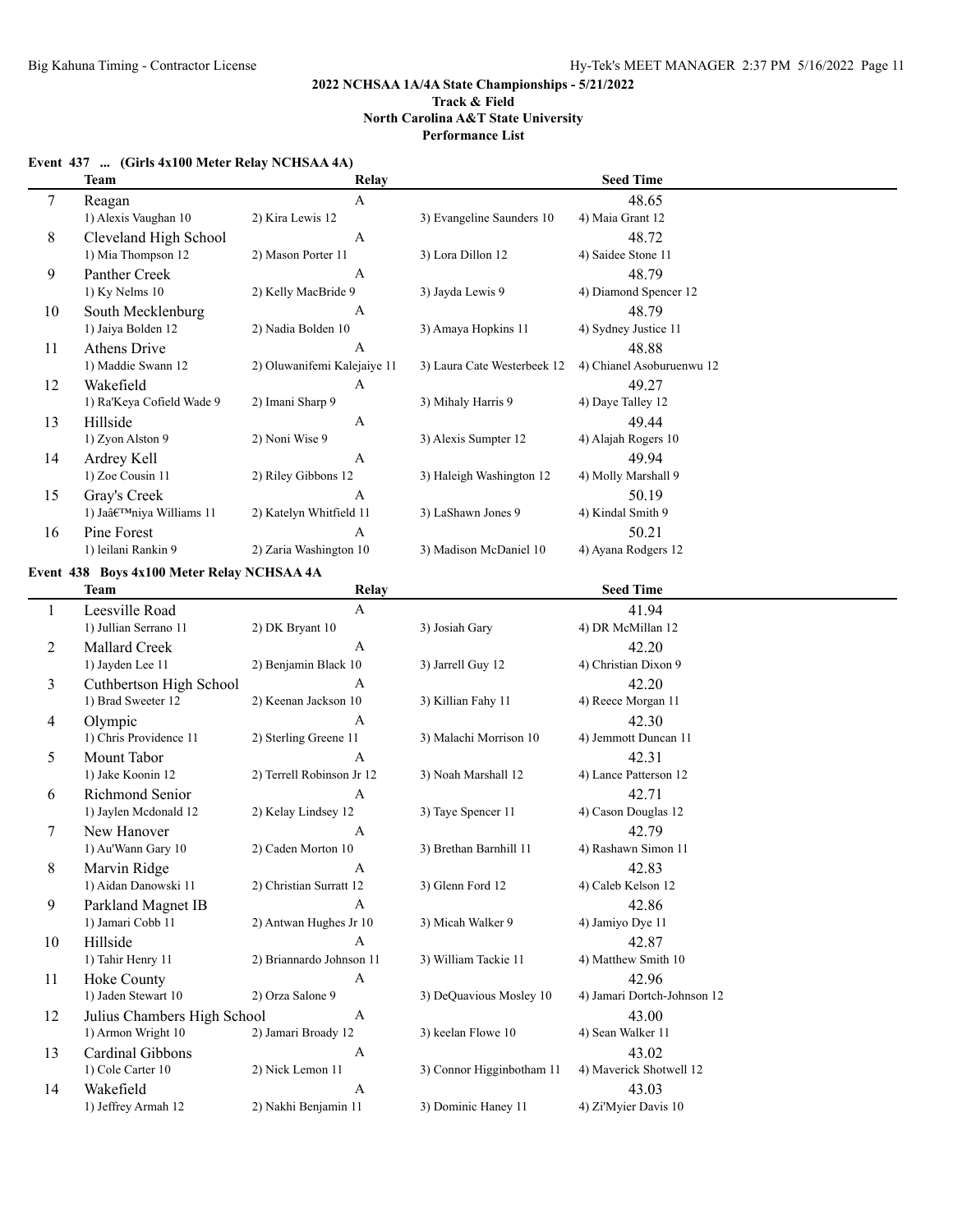**Performance List**

|                  | Event 438  (Boys 4x100 Meter Relay NCHSAA 4A)<br>Team |                        | Relay                      | <b>Seed Time</b>      |  |
|------------------|-------------------------------------------------------|------------------------|----------------------------|-----------------------|--|
| 15               | Panther Creek                                         |                        | $\mathbf{A}$               | 43.14                 |  |
|                  | 1) Jared Harrell 12                                   | 2) Chris Brightman 12  | 3) Ethan Clinkscales 12    | 4) Jaiden Lassiter 12 |  |
| 16               | Berry, Phillip O.                                     |                        | $\overline{A}$             | 43.20                 |  |
|                  | 1) Jaidyn McKinnon 9                                  | 2) Joevonne Preston 11 | 3) Savalas Ray 11          | 4) Jared Raysor 11    |  |
|                  |                                                       |                        |                            |                       |  |
|                  | Event 439 Girls 400 Meter Dash NCHSAA 4A<br>Name      |                        | Year School                | <b>Seed Time</b>      |  |
| 1                | Shawnti Jackson                                       | 11                     | Wakefield                  | 53.44                 |  |
| $\overline{2}$   | Jaylin Pate                                           | 12                     | East Mecklenburg           | 53.88                 |  |
| 3                | JaMeesia Ford                                         | 11                     | Jack Britt                 | 54.21                 |  |
| 4                | Kaylyn Brown                                          | 11                     | Mallard Creek              | 54.28                 |  |
| 5                | T'Sheylah Moore                                       | 11                     | Olympic                    | 56.79                 |  |
| 6                | Madelyn Flower                                        | 10                     | Apex                       | 56.87                 |  |
| 7                | Margaret Garner                                       | 10                     | Porter Ridge               | 56.91                 |  |
| 8                | Kyndal Saunders                                       | 11                     | Corinth Holders            | 57.02                 |  |
|                  |                                                       |                        | Garner                     | 57.06                 |  |
| 9                | Shaune' Ingraham                                      | 10                     |                            |                       |  |
| 10               | Megan Hatcher                                         | 10.                    | Parkland Magnet IB         | 57.28                 |  |
| 11               | Daijion Lee                                           | 12                     | Wakefield                  | 58.04                 |  |
| 12               | Janiah Pulliam                                        | 11                     | Mallard Creek              | 58.05                 |  |
| 13               | Elyssia Fisher                                        |                        | 12 Northern Durham         | 58.49                 |  |
| 14               | Ava Rodriguez                                         | 10                     | Apex Friendship            | 58.75                 |  |
| 15               | Jaila Woodruff                                        |                        | 9 Hickory Ridge            | 59.14                 |  |
| 16               | Caroline Palmer                                       | 12                     | Cuthbertson High School    | 59.21                 |  |
|                  | Event 440 Boys 400 Meter Dash NCHSAA 4A               |                        |                            |                       |  |
|                  | Name                                                  |                        | Year School                | <b>Seed Time</b>      |  |
| $\mathbf{1}$     | Ha'Mir Hampton                                        |                        | 12 Hillside                | 47.50                 |  |
| $\boldsymbol{2}$ | Max DeAngelo                                          |                        | 10 Millbrook               | 48.44                 |  |
| 3                | Killian Fahy                                          | 11                     | Cuthbertson High School    | 48.48                 |  |
| 4                | Jordan Reece                                          | 12                     | Jordan                     | 48.50                 |  |
| 5                | Josiah Wrice                                          | 10                     | Butler                     | 48.57                 |  |
| 6                | Caleb Watlington                                      | 11                     | Page                       | 48.61                 |  |
| 7                | Christian Parker                                      |                        | Southwest Guilford         | 48.67                 |  |
| 8                | Jamier Moten                                          | 12                     | Ardrey Kell                | 48.73                 |  |
| 9                | Jordan Polk                                           | 11                     | Jordan                     | 48.79                 |  |
| 10               | Shawn Walls                                           | 12                     | Hillside                   | 48.84                 |  |
| 11               | Elijah Dawes                                          |                        | 11 Northwest Guilford      | 49.07                 |  |
| 12               | CJ Martin                                             |                        | 10 Clayton                 | 49.28                 |  |
| 13               | Sean Townes                                           | 11                     | Heritage                   | 49.41                 |  |
| 14               | Jaden Miller                                          | 10                     | Cardinal Gibbons           | 49.68                 |  |
| 15               | Omung Chhina                                          | 11                     | T.C. Roberson              | 49.88                 |  |
| 16               | Jordyn Smith                                          |                        | 12 Berry, Phillip O.       | 50.07                 |  |
|                  | Event 445 Girls 300 Meter Hurdles NCHSAA 4A           |                        |                            |                       |  |
|                  | Name                                                  |                        | Year School                | <b>Seed Time</b>      |  |
| 1                | Akala Garrett                                         |                        | 11 Harding University      | 41.36                 |  |
| $\overline{c}$   | Joslyn Hamilton                                       |                        | 10 Rolesville High School  | 43.36                 |  |
| 3                | Taylor Mckinnon                                       |                        | 12 Cardinal Gibbons        | 43.51                 |  |
| 4                | Aria Wegh                                             | 10                     | Marvin Ridge               | 43.66                 |  |
| 5                | Summer Washington                                     |                        | 12 Rocky River High School | 44.43                 |  |
| 6                | Carmen PenaSoto                                       |                        | 10 Berry, Phillip O.       | 44.55                 |  |
|                  |                                                       |                        |                            |                       |  |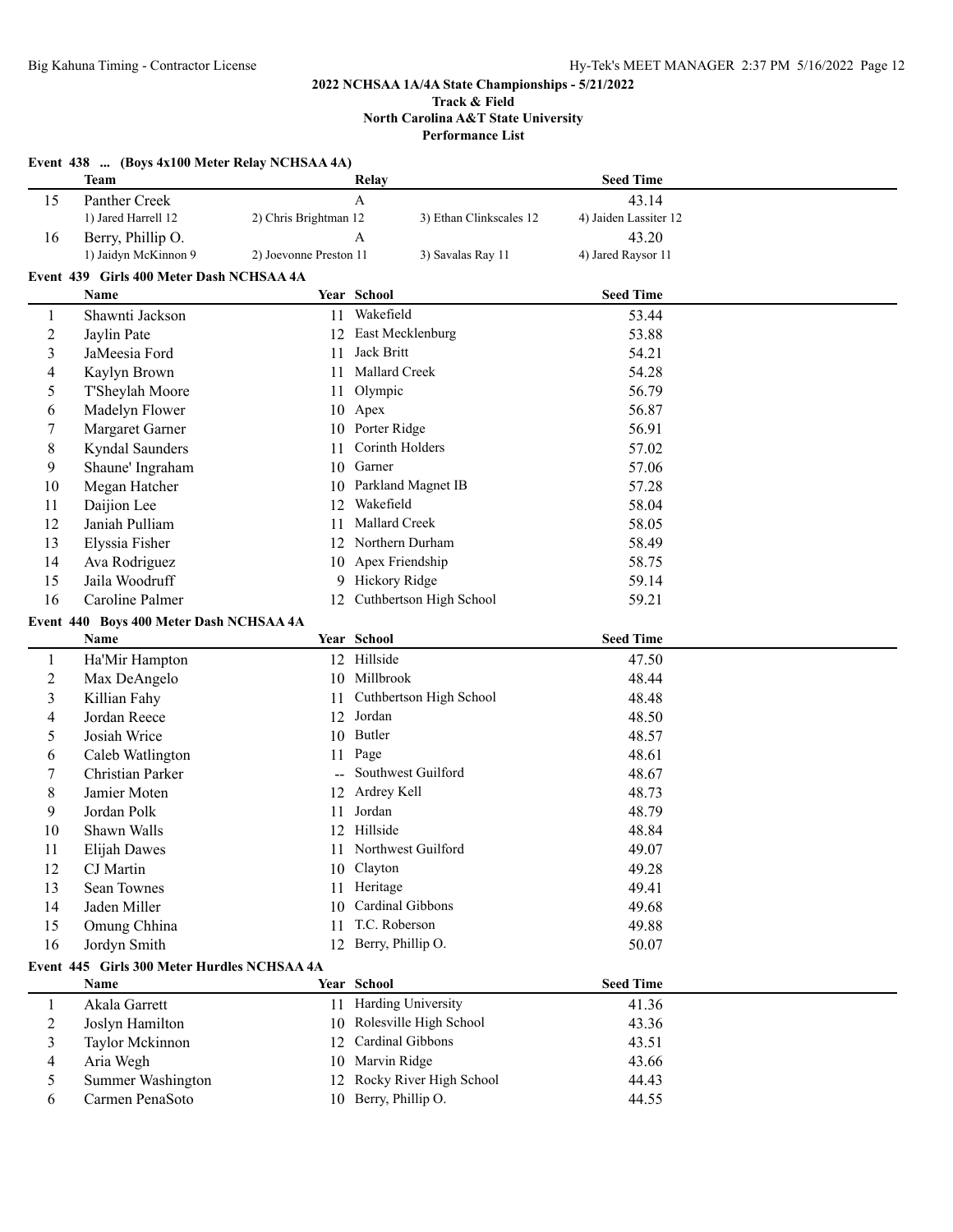#### **Track & Field North Carolina A&T State University Performance List**

### **Event 445 ... (Girls 300 Meter Hurdles NCHSAA 4A)**

|                | Name                                       |    | Year School                 | <b>Seed Time</b> |  |
|----------------|--------------------------------------------|----|-----------------------------|------------------|--|
| $\tau$         | Katelynn Smith                             |    | 11 Hillside                 | 44.62            |  |
| 8              | Aniya Woodruff                             |    | 12 Hickory Ridge            | 44.77            |  |
| 9              | Danielle Sanchez                           |    | 12 Millbrook                | 45.39            |  |
| 10             | Jessica Rodriquez                          | 10 | North Mecklenburg           | 45.53            |  |
| 11             | Nia Kane                                   | 11 | Apex Friendship             | 46.72            |  |
| 12             | Jaynissa Cauthen                           | 12 | West Cabarrus               | 46.77            |  |
| 13             | Makenna Barnett                            | 9  | Grimsley                    | 46.84            |  |
| 14             | Alexa Nestor                               | 11 | Green Level                 | 46.84            |  |
| 15             | Lia Stokes                                 | 12 | Wake Forest HS              | 47.56            |  |
| 16             | Zaria Washington                           |    | 10 Pine Forest              | 47.67            |  |
|                | Event 446 Boys 300 Meter Hurdles NCHSAA 4A |    |                             |                  |  |
|                | Name                                       |    | Year School                 | <b>Seed Time</b> |  |
| $\mathbf{1}$   | <b>Brandon Benitez</b>                     |    | 12 Porter Ridge             | 38.77            |  |
| $\overline{2}$ | Desmond Smith                              |    | 10 Hillside                 | 38.89            |  |
| 3              | Xavier Branker                             |    | 11 Ardrey Kell              | 39.07            |  |
| 4              | James Coleman                              | 10 | Chapel Hill                 | 39.16            |  |
| 5              | Jonathan Barta                             | 11 | Apex Friendship             | 39.99            |  |
| 6              | Jaden Reece                                | 11 | Jordan                      | 40.14            |  |
| 7              | Nikyan Hodge                               | 11 | Olympic                     | 40.16            |  |
| 8              | Jaylen Morrow                              | 10 | Julius Chambers High School | 40.25            |  |
| 9              | Jaysen Angulo                              | 12 | Ardrey Kell                 | 40.28            |  |
| 10             | Jalyl Baker                                |    | 12 Mount Tabor              | 41.02            |  |
| 11             | Lance Garrett                              |    | 12 Rolesville High School   | 41.14            |  |
| 12             | <b>Tristin Reutter</b>                     | 11 | Topsail                     | 41.22            |  |
| 13             | Dominick DeAngelo                          |    | 10 Millbrook                | 41.37            |  |
| 14             | <b>Timothy Richardson</b>                  | 11 | Knightdale                  | 41.64            |  |
| 15             | Christopher Mcleod                         | 12 | Sun Valley                  | 41.70            |  |
| 16             | <b>Treyvon Birchett</b>                    |    | 12 Mooresville              | 41.89            |  |
|                | Event 447 Girls 800 Meter Run NCHSAA 4A    |    |                             |                  |  |
|                | Name                                       |    | Year School                 | <b>Seed Time</b> |  |
| $\mathbf{1}$   | Charlotte Bell                             | 10 | Cuthbertson High School     | 2:11.95          |  |
| $\overline{c}$ | Catherine Kiplagat                         |    | 12 Northern Durham          | 2:13.72          |  |
| 3              | Justine Preisano                           | 10 | Cuthbertson High School     | 2:14.23          |  |
| 4              | Madeline Stolberg                          |    | 11 Lake Norman              | 2:14.55          |  |
| 5              | Caroline Echols                            |    | 11 R.J. Reynolds            | 2:15.10          |  |
| 6              | Natalia Martin                             |    | 11 Olympic                  | 2:17.63          |  |
| 7              | Isabella Borelli                           |    | 11 Laney                    | 2:19.70          |  |
| 8              | Caroline VanSchaick                        | 11 | Corinth Holders             | 2:19.85          |  |
| 9              | Chandler Coughlin                          | 12 | Clayton                     | 2:19.86          |  |
| 10             | <b>Lilly Walters</b>                       |    | 12 Hough, William A         | 2:19.89          |  |
| 11             | Amelia Maughan                             | 12 | Chapel Hill                 | 2:20.09          |  |
| 12             | Olivia Fischlein                           |    | 12 Wake Forest HS           | 2:20.15          |  |
| 13             | Reagan Rainey                              |    | 9 Hough, William A          | 2:20.42          |  |
| 14             | <b>Emily Jones</b>                         |    | 12 Myers Park               | 2:20.46          |  |
| 15             | Mara Pirone                                |    | 12 Chapel Hill              | 2:21.62          |  |
| 16             | Elizabeth Healy                            |    | 9 Riverside (4a)            | 2:21.87          |  |
|                |                                            |    |                             |                  |  |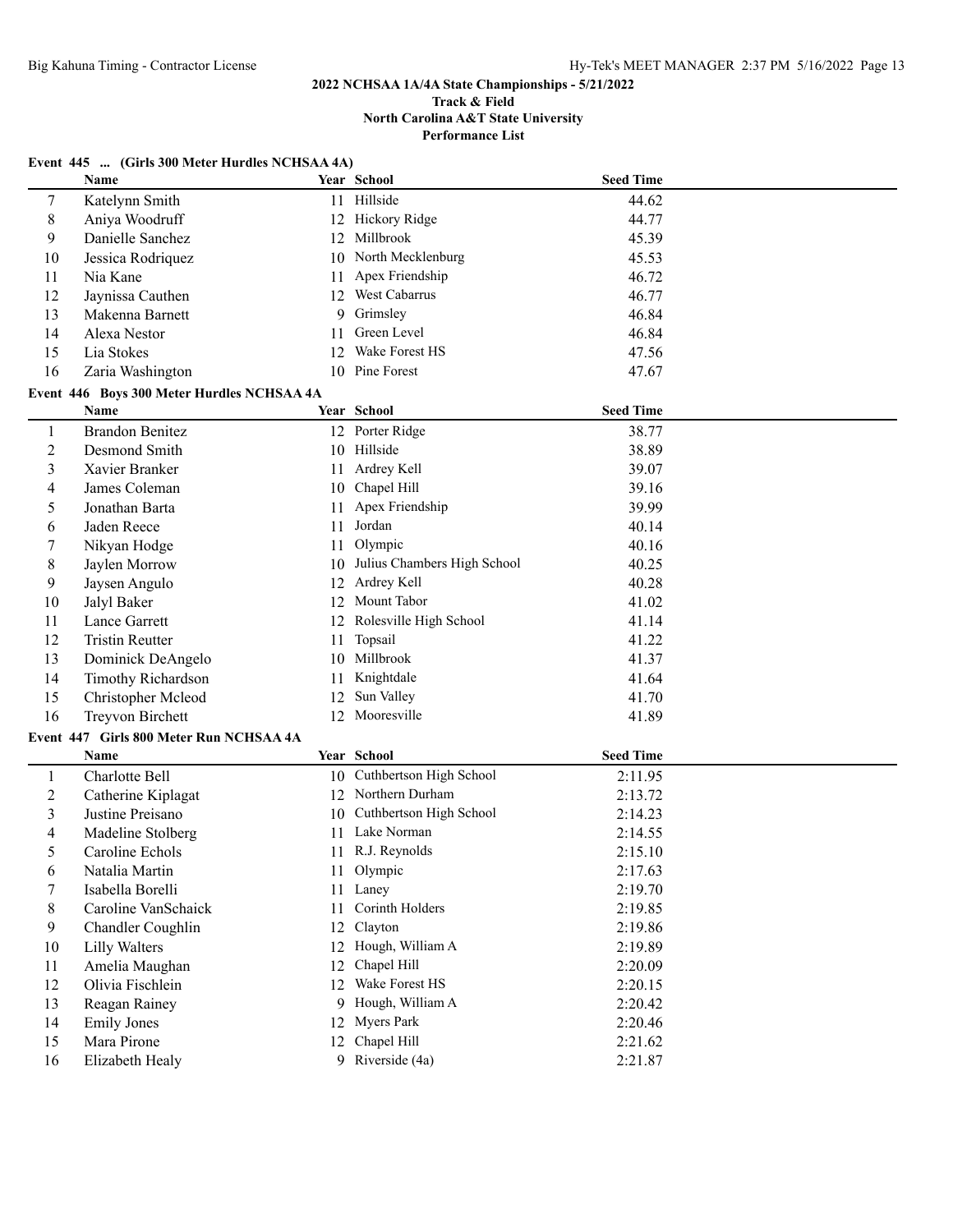## **Event 448 Boys 800 Meter Run NCHSAA 4A**

|                          | Name                                     |    | Year School                               | <b>Seed Time</b> |  |
|--------------------------|------------------------------------------|----|-------------------------------------------|------------------|--|
| $\mathbf{1}$             | Andrew Mallo                             | 12 | Wake Forest HS                            | 1:52.39          |  |
| $\overline{c}$           | Dylan Look                               | 12 | Chapel Hill                               | 1:53.37          |  |
| 3                        | Andrew Burrell                           | 11 | Mount Tabor                               | 1:55.57          |  |
| $\overline{4}$           | Miller Brannen                           |    | 11 Lake Norman                            | 1:55.73          |  |
| 5                        | Declan Harden                            | 10 | Chapel Hill                               | 1:56.11          |  |
| 6                        | Zack Gilbertson                          |    | 11 Pinecrest                              | 1:56.23          |  |
| 7                        | <b>Braden Blakely</b>                    | 12 | T.C. Roberson                             | 1:57.25          |  |
| $\,8$                    | Griffin Wald                             | 11 | Middle Creek                              | 1:57.34          |  |
| 9                        | Caden Townshend                          | 11 | Weddington High School                    | 1:57.37          |  |
| 10                       | RJ Gajan                                 | 11 | Marvin Ridge                              | 1:57.43          |  |
| 11                       | Nick Potter                              | 11 | Charlotte Catholic                        | 1:57.65          |  |
| 12                       | Andrew Wallace                           | 12 | Hoggard                                   | 1:57.82          |  |
| 13                       | Ben Kepple                               |    | 12 A.C. Reynolds                          | 1:58.18          |  |
| 14                       | William Holmes                           | 9  | Hoggard                                   | 1:58.24          |  |
| 15                       | Nick Frye                                | 11 | Corinth Holders                           | 1:58.47          |  |
| 16                       | Donald Moore                             |    | 11 East Mecklenburg                       | 1:58.58          |  |
|                          | Event 453 Girls 200 Meter Dash NCHSAA 4A |    |                                           |                  |  |
|                          | Name                                     |    | Year School                               | <b>Seed Time</b> |  |
|                          |                                          |    |                                           |                  |  |
| $\mathbf{1}$             | Akala Garrett                            |    | 11 Harding University<br>11 Mallard Creek | 24.26            |  |
| $\boldsymbol{2}$         | Kaylyn Brown                             |    |                                           | 24.45            |  |
| $\mathfrak{Z}$           | Jaylin Pate                              |    | 12 East Mecklenburg                       | 24.60            |  |
| $\overline{\mathcal{A}}$ | Nina Dominque                            |    | 9 Hickory Ridge                           | 24.61            |  |
| 5                        | Maya Love                                |    | 9 Independence                            | 24.64            |  |
| 6                        | JaMeesia Ford                            | 11 | Jack Britt                                | 24.69            |  |
| 7                        | Shawnti Jackson                          | 11 | Wakefield                                 | 24.89            |  |
| 8                        | Ai'yana Gray-Williams                    | 11 | Parkland Magnet IB                        | 24.92            |  |
| 9                        | Lauren Fleming                           |    | 12 Marvin Ridge                           | 25.17            |  |
| 10                       | Aniya Woodruff                           |    | 12 Hickory Ridge                          | 25.24            |  |
| 11                       | Noni Wise                                |    | 9 Hillside                                | 25.28            |  |
| 12                       | Kendall Johnson                          | 11 | Millbrook                                 | 25.30            |  |
| 13                       | Ayani Patterson                          |    | 9 Willow Spring                           | 25.80            |  |
| 14                       | Jaidyn Ramsey                            | 12 | Rolesville High School                    | 25.89            |  |
| 15                       | Laveyah Hill                             | 12 | Green Level                               | 26.19            |  |
| 16                       | Ja'niya Williams                         | 11 | Gray's Creek                              | 26.24            |  |
|                          | Event 454 Boys 200 Meter Dash NCHSAA 4A  |    |                                           |                  |  |
|                          | <b>Name</b>                              |    | Year School                               | <b>Seed Time</b> |  |
| $\mathbf{1}$             | Andre Whitaker-Myart                     |    | 12 Northern Durham                        | 21.50            |  |
| $\boldsymbol{2}$         | Terrell Robinson Jr                      | 12 | Mount Tabor                               | 21.60            |  |
| $\mathfrak{Z}$           | Nakhi Benjamin                           | 11 | Wakefield                                 | 21.90            |  |
| $\overline{\mathcal{A}}$ | Briannardo Johnson                       | 11 | Hillside                                  | 22.00            |  |
| 5                        | Victor Byrd                              |    | 12 Rocky River High School                | 22.06            |  |
| 6                        | Michael Koepke                           | 12 | Ardrey Kell                               | 22.13            |  |
| 7                        | Jamier Moten                             |    | 12 Ardrey Kell                            | 22.14            |  |
| 8                        | <b>Sterling Greene</b>                   | 11 | Olympic                                   | 22.15            |  |
| 9                        | Jordan Polk                              | 11 | Jordan                                    | 22.17            |  |
| 10                       | William Tackie                           |    | 11 Hillside                               | 22.17            |  |
| 11                       | Antwan Hughes Jr                         |    | 10 Parkland Magnet IB                     | 22.27            |  |
| 12                       | Caleb Watlington                         |    | 11 Page                                   | 22.37            |  |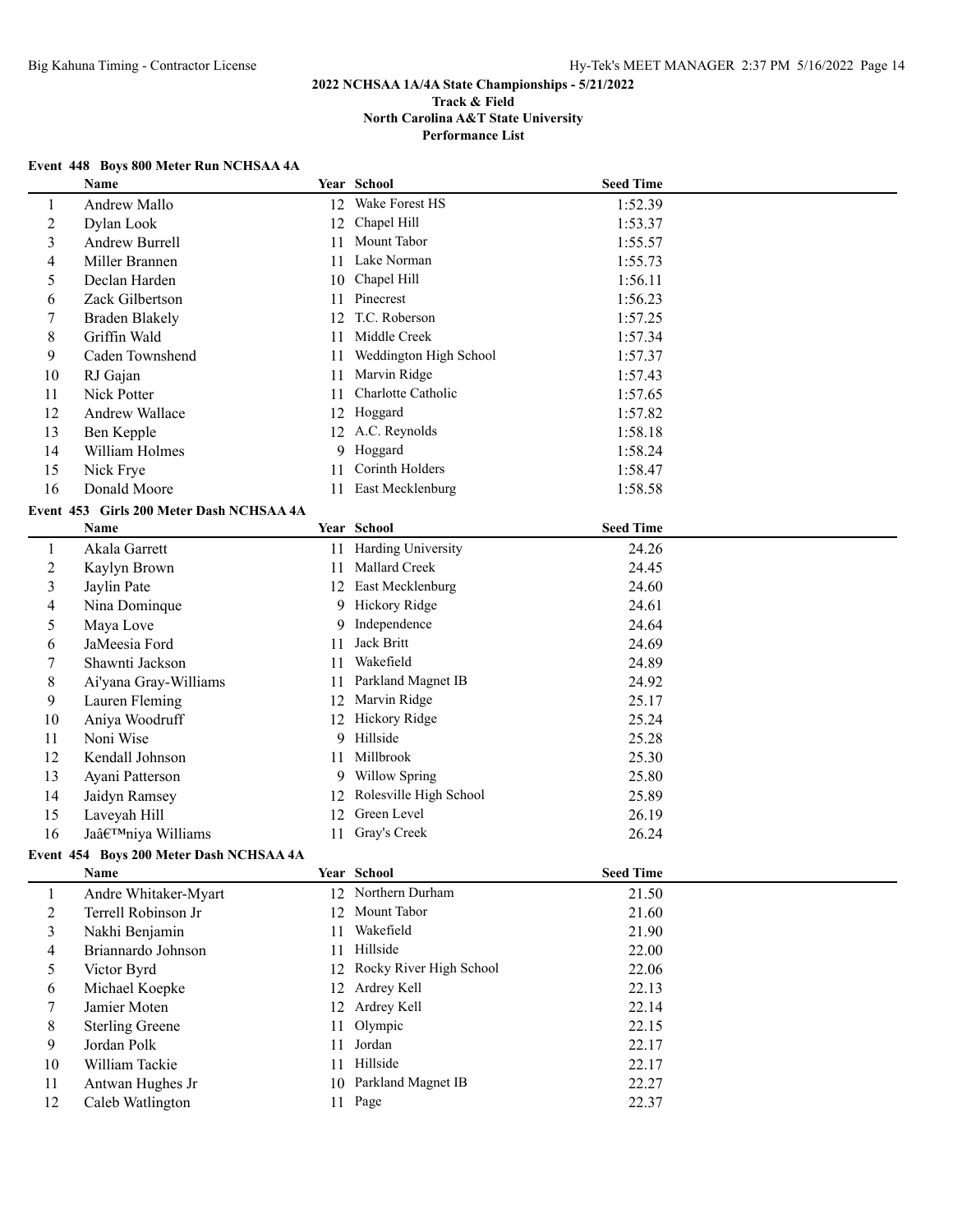#### **Track & Field North Carolina A&T State University Performance List**

|                | Event 454  (Boys 200 Meter Dash NCHSAA 4A)                     |                     |                            |                       |  |
|----------------|----------------------------------------------------------------|---------------------|----------------------------|-----------------------|--|
|                | Name                                                           |                     | Year School                | <b>Seed Time</b>      |  |
| 13             | DR McMillan                                                    |                     | 12 Leesville Road          | 22.42                 |  |
| 14             | Tanner Leach                                                   | 11                  | Corinth Holders            | 22.45                 |  |
| 15             | Spencer Higdon                                                 |                     | 12 Hickory Ridge           | 22.46                 |  |
| 16             | <b>Omarion Hampton</b>                                         |                     | 12 Cleveland High School   | 22.47                 |  |
|                | Event 455 Girls 200 Meter Dash Wheelchair Wheelchair NCHSAA 4A |                     |                            |                       |  |
|                | <b>Name</b>                                                    |                     | Year School                | <b>Seed Time</b>      |  |
| 1              | Jillian Weidner                                                |                     | 10 Wake Forest HS          | 46.32                 |  |
|                | Event 461 Girls 3200 Meter Run NCHSAA 4A                       |                     |                            |                       |  |
|                | <b>Name</b>                                                    |                     | Year School                | <b>Seed Time</b>      |  |
| 1              | Hannah Rae Shaffer                                             |                     | 9 Cardinal Gibbons         | 10:32.35              |  |
| $\overline{c}$ | Elizabeth Ritter                                               |                     | 11 Weddington High School  | 10:52.05              |  |
| 3              | Joiner Evans                                                   |                     | 10 Mount Tabor             | 10:52.94              |  |
| 4              | Stella Kermes                                                  |                     | 10 Cuthbertson High School | 10:54.41              |  |
| 5              | Olivia Bufalini                                                |                     | 11 Laney                   | 10:57.72              |  |
| 6              | Mary Bonner Dalton                                             |                     | 10 Myers Park              | 11:00.62              |  |
| 7              | Lillian Nasta                                                  |                     | 11 Cuthbertson High School | 11:01.77              |  |
| 8              | Kaitlyn Obremski                                               | 11                  | Topsail                    | 11:02.00              |  |
| 9              | Ashlei Summers                                                 |                     | 10 Hoggard                 | 11:11.42              |  |
| 10             | Abbey Mckee                                                    |                     | 12 Northern Durham         | 11:18.74              |  |
| 11             | <b>Bennett Key</b>                                             | 11                  | Providence                 | 11:22.21              |  |
| 12             | Sarah Mitchell                                                 |                     | 12 Apex                    | 11:35.88              |  |
| 13             | Eliza Greengrass                                               |                     | 10 Green Level             | 11:40.99              |  |
| 14             | Anna Wells                                                     | 11                  | Ardrey Kell                | 11:42.01              |  |
| 15             | Hannah Caudill                                                 | 11                  | Asheville                  | 11:44.49              |  |
| 16             | Lauren Wimberly                                                | 11                  | Pinecrest                  | 11:45.22              |  |
|                | Event 462 Boys 3200 Meter Run NCHSAA 4A                        |                     |                            |                       |  |
|                | Name                                                           |                     | Year School                | <b>Seed Time</b>      |  |
| 1              | Jacob Laney                                                    |                     | 11 Porter Ridge            | 9:21.91               |  |
| $\overline{c}$ | Krister Sjoblad                                                | 11                  | Athens Drive               | 9:22.37               |  |
| 3              | Evan Pena                                                      | 12                  | Hoggard                    | 9:24.18               |  |
| 4              | Gavin Sweeney                                                  | 12                  | Lake Norman                | 9:24.19               |  |
| 5              | <b>Grant Barbour</b>                                           |                     | 12 Cleveland High School   | 9:26.63               |  |
| 6              | Luke Ward                                                      |                     | 12 Hoggard                 | 9:27.53               |  |
| 7              | Ethan Snyder                                                   |                     | 12 Marvin Ridge            | 9:28.77               |  |
| 8              | Raghav Gopalakrishnan                                          |                     | 10 Ardrey Kell             | 9:29.53               |  |
| 9              | Nicholas Grace                                                 |                     | 10 Ardrey Kell             | 9:30.32               |  |
| 10             | Chauncey Chen                                                  | 11                  | Weddington High School     | 9:30.48               |  |
| 11             | Gavin Hansen                                                   | 11                  | Green Hope                 | 9:30.68               |  |
| 12             | Adrian Archer                                                  | 12                  | Pinecrest                  | 9:31.07               |  |
| 13             | Finn McKee                                                     | 12                  | Apex Friendship            | 9:32.46               |  |
| 14             | Nicholas Huger                                                 | 12                  | Chapel Hill                | 9:33.57               |  |
| 15             | Patrick Gibbons                                                | 12                  | Ardrey Kell                | 9:45.89               |  |
| 16             | AJ Painter                                                     | 11                  | Charlotte Catholic         | 9:48.53               |  |
|                | Event 465 Girls 4x400 Meter Relay NCHSAA 4A                    |                     |                            |                       |  |
|                | <b>Team</b>                                                    |                     | Relay                      | <b>Seed Time</b>      |  |
| 1              | Olympic                                                        |                     | $\mathbf{A}$               | 3:57.77               |  |
|                | 1) Natalia Martin 11                                           | 2) Kristen Gaines 9 | 3) Sky Bleu Tyson 9        | 4) T'Sheylah Moore 11 |  |
|                |                                                                |                     |                            |                       |  |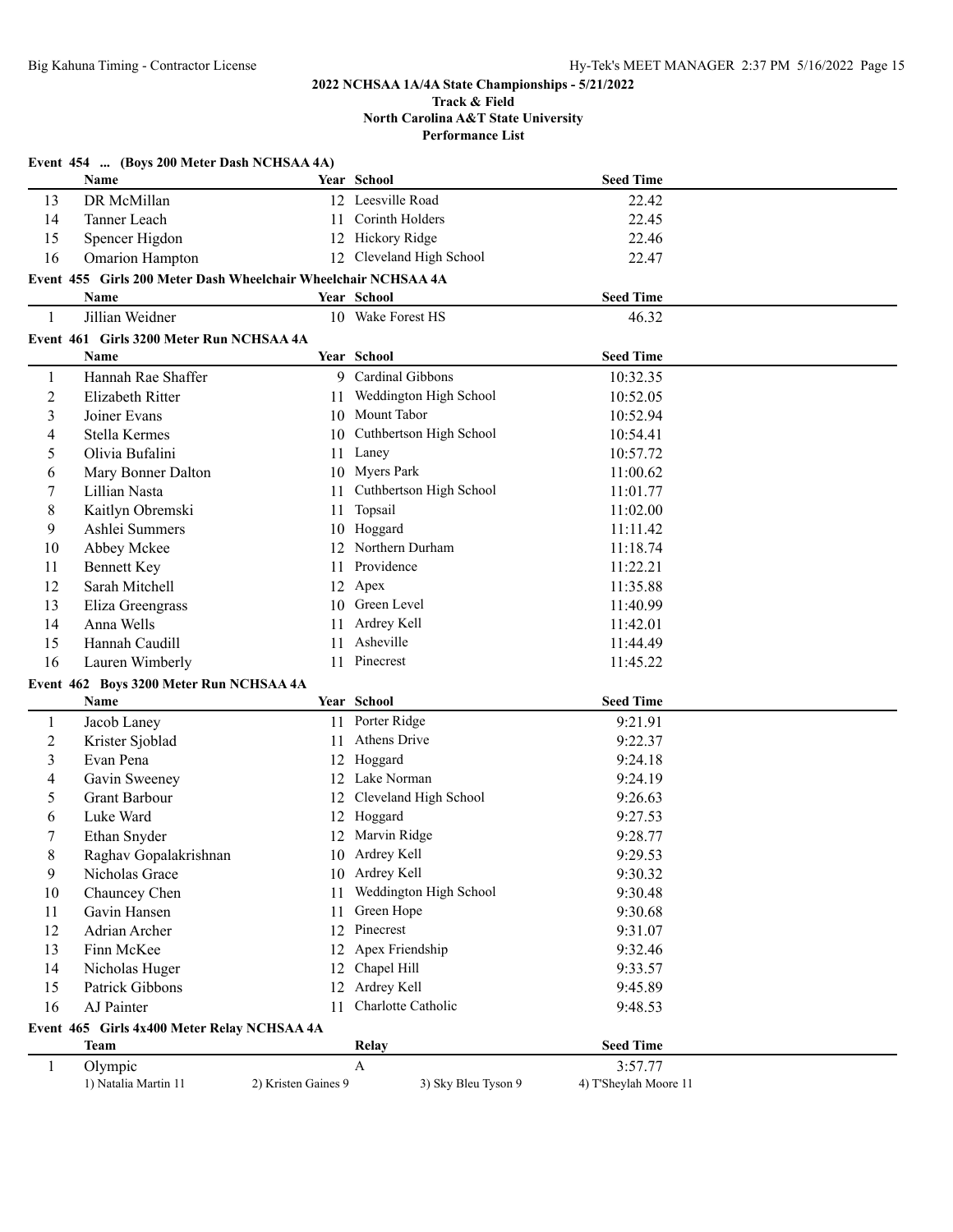## **Event 465 ... (Girls 4x400 Meter Relay NCHSAA 4A)**

|                | <b>Team</b>                                | Relay                                               |                         | <b>Seed Time</b>              |
|----------------|--------------------------------------------|-----------------------------------------------------|-------------------------|-------------------------------|
| $\overline{2}$ | Cuthbertson High School                    | $\mathbf{A}$                                        |                         | 3:58.52                       |
|                | 1) Rebecca Cornett 11                      | 2) Caroline Palmer 12                               | 3) Meredith Palmer 10   | 4) Presley Worf 12            |
| 3              | Wakefield                                  | A                                                   |                         | 4:00.41                       |
|                | 1) Mihaly Harris 9                         | 2) Daijion Lee 12                                   | 3) Landon Spencer 9     | 4) Shawnti Jackson 11         |
| 4              | <b>Myers Park</b>                          | A                                                   |                         | 4:02.85                       |
|                | 1) Simmons Lee 11                          | 2) Charlotte Britt 10                               | 3) Sofia Christofaro 12 | 4) Emily Jones 12             |
| 5              | Parkland Magnet IB                         | A                                                   |                         | 4:03.02                       |
|                | 1) Oteria Dubose 11                        | 2) Saniya Hall 9                                    | 3) Megan Hatcher 10     | 4) Nyssa West 9               |
| 6              | Apex Friendship                            | $\mathbf{A}$                                        |                         | 4:03.11                       |
|                | 1) Nia Kane 11                             | 2) Victoria Kappel 9                                | 3) Isabella Logan 11    | 4) Ava Rodriguez 10           |
| 7              | Corinth Holders                            | A                                                   |                         | 4:03.59                       |
|                | 1) Sophia Patton 11                        | 2) Sanaia Hill 11                                   | 3) Callie Stoke 10      | 4) Kyndal Saunders 11         |
| 8              | Marvin Ridge                               | A                                                   |                         | 4:04.21                       |
|                | 1) Annika Gregson 11                       | 2) Natasha Simmons 10                               | 3) Cassidy Adams 10     | 4) Lindsey Czaniecki 11       |
| 9              | Mallard Creek                              | A                                                   |                         | 4:04.30                       |
|                | 1) Nyree Andrews 10                        | 2) Arianna Brown 12                                 | 3) Kaylyn Brown 11      | 4) Janiah Pulliam 11          |
| 10             | Reagan                                     | A                                                   |                         | 4:05.53                       |
|                | 1) Evangeline Saunders 10                  | 2) Kate Henderson 9                                 | 3) Sarah Fassinger 9    | 4) Kira Lewis 12              |
|                | Hillside                                   |                                                     |                         | 4:05.94                       |
| 11             | 1) August Freeman 10                       | A<br>2) Noni Wise 9                                 | 3) Alajah Rogers 10     | 4) Katelynn Smith 11          |
|                |                                            |                                                     |                         |                               |
| 12             | Green Level                                | A<br>2) Brooke Alexander 12                         | 3) Alexa Nestor 11      | 4:06.27                       |
|                | 1) Kayleen Ahlquist 12                     |                                                     |                         | 4) Laveyah Hill 12            |
| 13             | Rolesville High School                     | A                                                   |                         | 4:07.05<br>4) DeiAshia Reed 9 |
|                | 1) Aysia Bethea 9                          | 2) Niya Pelham 11                                   | 3) Jada Clark 11        |                               |
| 14             | Chapel Hill                                | A                                                   |                         | 4:07.09                       |
|                | 1) Addison Gilner 10                       | 2) Kate Hinson-Hume 9                               | 3) Mara Pirone 12       | 4) Amelia Maughan 12          |
| 15             | Wake Forest HS                             | A                                                   |                         | 4:07.43                       |
|                | 1) Nyomi Davis 10                          | 2) Jayla Lewis 11                                   | 3) Olivia Fischlein 12  | 4) Lia Stokes 12              |
| 16             | A.C. Reynolds                              | A                                                   |                         | 4:11.66                       |
|                | 1) Jenna Barnes 11                         | 2) Evva Hamilton 9                                  | 3) Sara Tilley 12       | 4) Ella Kepple 11             |
|                | Event 466 Boys 4x400 Meter Relay NCHSAA 4A |                                                     |                         |                               |
|                | <b>Team</b>                                | <b>Relay</b>                                        |                         | <b>Seed Time</b>              |
| $\mathbf{1}$   | Hillside                                   | $\mathbf{A}$                                        |                         | 3:19.59                       |
|                | 1) Desmond Smith 10                        | 2) Ha'Mir Hampton 12                                | 3) Emmanuel Ellis 10    | 4) Shawn Walls 12             |
| 2              | Jordan                                     | A                                                   |                         | 3:19.85                       |
|                | 1) Jordan Polk 11                          | 2) Jaden Reece 11                                   | 3) Blake Leary 12       | 4) Jordan Reece 12            |
|                | Cuthbertson High School                    | A                                                   |                         | 3:22.04                       |
|                | 1) Thomas Stamper 12                       | 2) Max Jarvis 12                                    | 3) Brad Sweeter 12      | 4) Killian Fahy 11            |
| 4              | T.C. Roberson                              | $\boldsymbol{A}$                                    |                         | 3:22.05                       |
|                | 1) Colyn Sprouse 12                        | 2) Levi Steiner 12                                  | 3) Braden Blakely 12    | 4) Omung Chhina 11            |
| 5              | Mount Tabor                                | A                                                   |                         | 3:22.73                       |
|                | 1) Jake Koonin 12                          | 2) Benjamin Mills-Tarmey 10                         | 3) Andrew Burrell 11    | 4) Lance Patterson 12         |
| 6              | Cardinal Gibbons                           | A                                                   |                         | 3:25.13                       |
|                | 1) Maverick Shotwell 12                    | 2) Cole Carter 10                                   | 3) Owen Diamond 11      | 4) Sam Howe 12                |
| 7              | Mallard Creek                              | $\boldsymbol{A}$                                    |                         | 3:25.51                       |
|                | 1) Benjamin Black 10                       | 2) Jeremiah James-Hamilton 11 3) Darren Morrison 11 |                         | 4) Christian Wheeler 11       |
| 8              | A.C. Reynolds                              | A                                                   |                         | 3:25.60                       |
|                | 1) Josiah Ikeme 10                         | 2) Chase Gall 12                                    | 3) Ben Kepple 12        | 4) Parker Kinney 12           |
| 9              | Wakefield                                  | A                                                   |                         | 3:25.78                       |
|                | 1) Donovan Carey 11                        | 2) Lemine Seck 12                                   | 3) Andre Phelphs 11     | 4) Luke Lair 12               |